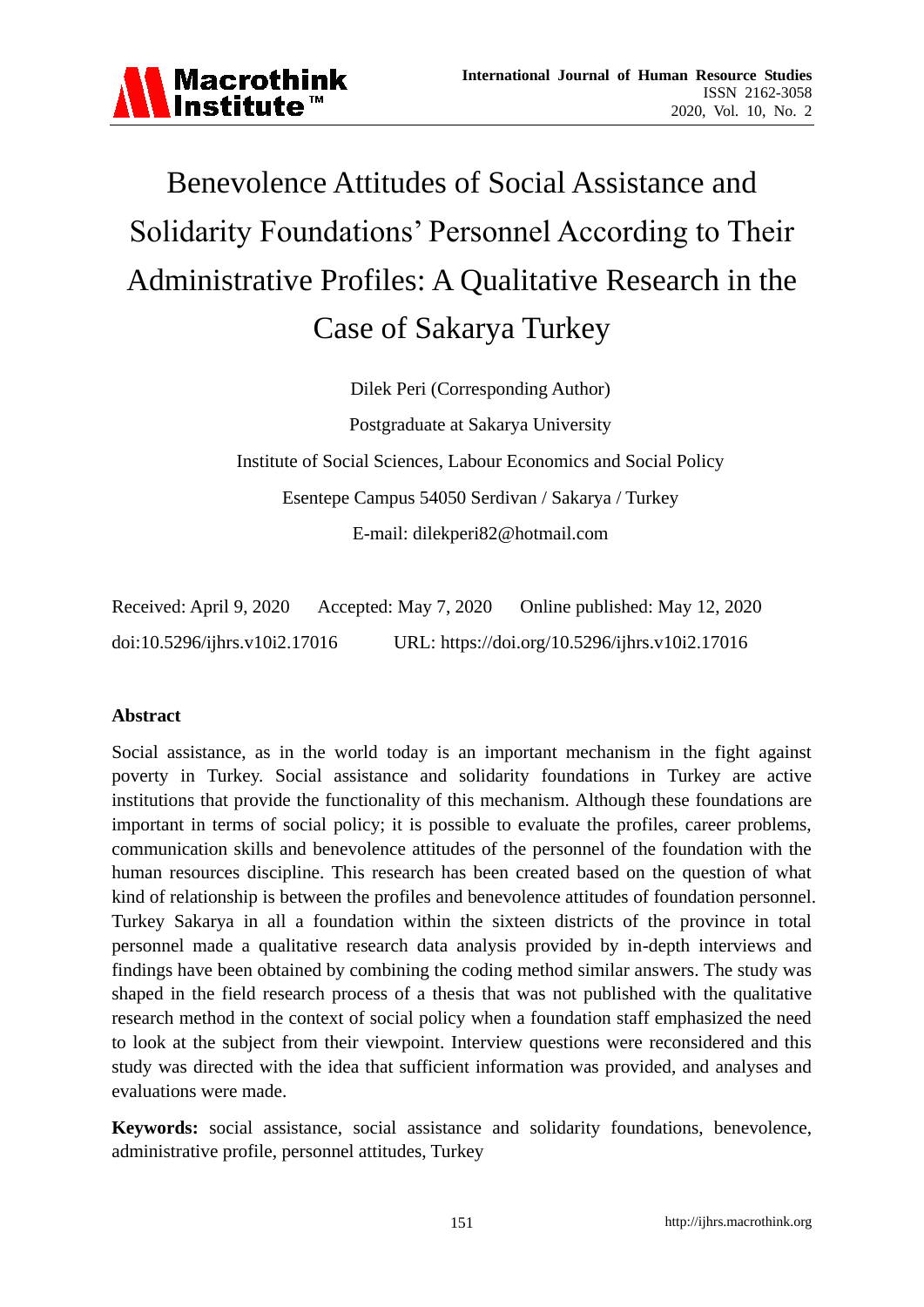

# **1. Introduction**

Today, the concept of social assistance in the world and in Turkey refers to a widely cited case on the subject. In the context of welfare states, there are various operability and coordination problems of this concept, even if they are examined at different levels of development.

Within different welfare regimes for different countries, it will be possible to mention advanced social assistance systems based on citizenship (Gough, 2001: 165,166). In fact, social assistance is the rudimentary form of the concept of social security, it is the last institution to apply for (Demirbilek, 2005: 37).

In this study conducted in Turkey, social assistance and solidarity foundations, which were studied from social assistance provider organizations. Although social assistance and its foundations are the subjects of social policy science, the study deals with a number of concepts related to the careers of foundation personnel. Among these concepts; foundation personnel's profiles, attitudes, career improvements can be sorted.

In the research, it is aimed to determine the relationship between these concepts used. Evaluation of the attitudes of the personnel of the foundation according to their profiles, especially their benevolence, is among the findings expected in this research. Also, career improvement opportunities and perceptions of the success of the foundation personnel are included.

This research was obtained as a result of the re-evaluation of some of the questions used in the in-depth interview process of a thesis that has not been published in the social policy discipline in the human resources discipline. While the unpublished thesis is perception research on the role of social assistance in fighting poverty, this limited study is concerned only with the career characteristics of foundation personnel. Sampling for Turkey Sakarya social assistance and solidarity foundations located in each district of the province were selected. In each foundation, an in-depth interview was made with a staff of the institution and the research process was carried out by coding meaningful answers.

Because, in the studies carried out on a sample for a specific purpose, the size of the sample is shaped in the light of the information available. As long as the information increases, the sample can be expanded and the sample can be limited at the point where no new information can be obtained (Merriam as cited in Turan, 2013: 79). Therefore, an interview with staff at each foundation on a district basis was considered sufficient. Because, in the districts that have different socioeconomic elements and where the local people have different economic characteristics, the execution of the works can be different for each foundation, but the staff within the same foundation state similar answers.

This study is spontaneous research in the thesis field research process. In one of the districts visited for the interview, this study was created in response to the request of foundation personnel to conduct research on them. Interview questions were re-examined and after analysing that some of the questions could be findings in this research, in other words, it was understood that significant findings could be made, and the analysis of this research was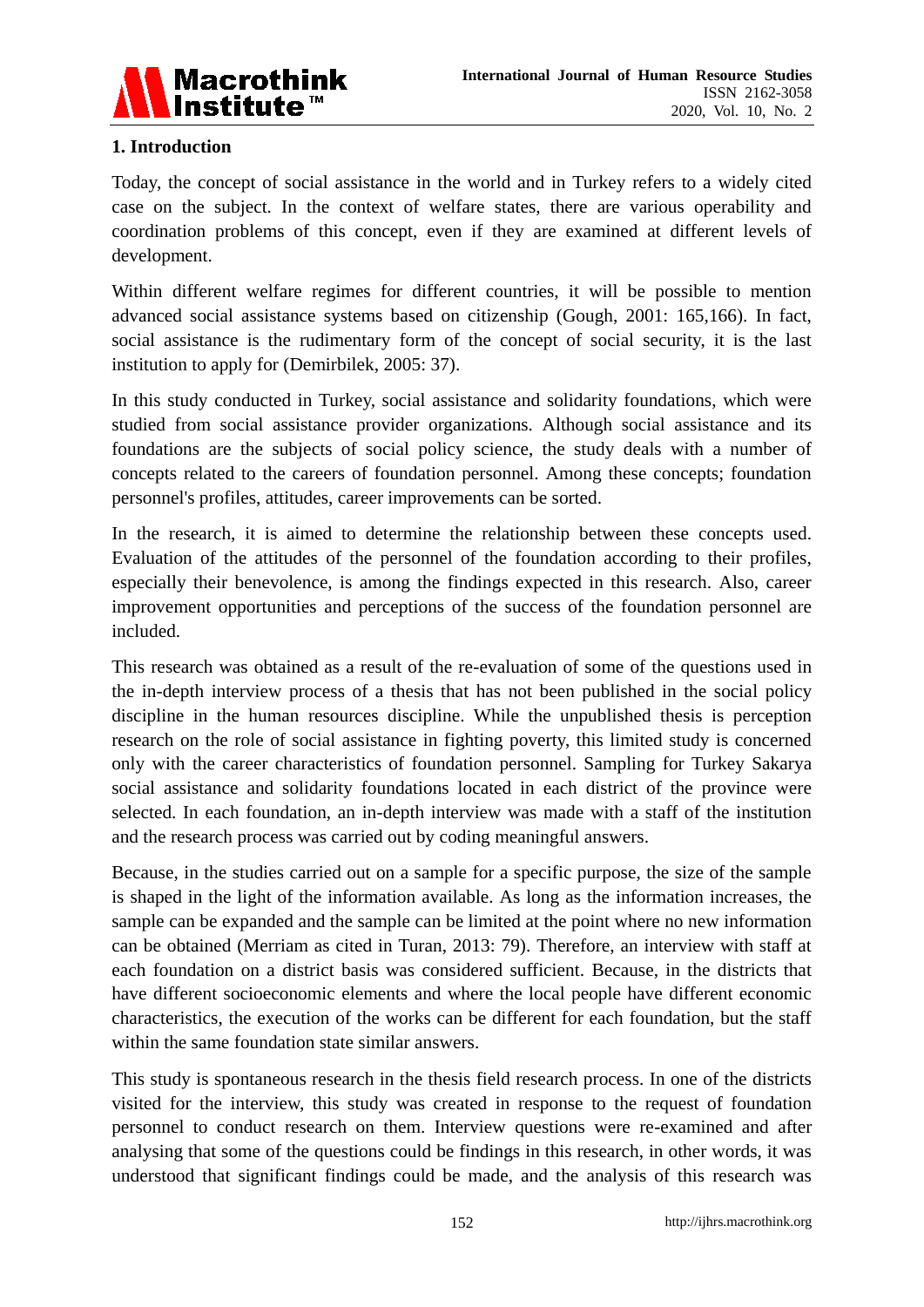

emphasized.

# **2. Social Assistance and Solidarity Foundations in the World and Turkey**

Social security, social assistance, social service have become an issue that needs to be carried out in a coordinated and functional way in Western countries and less developed countries after 1980. While ensuring this, it is necessary to overcome the authority and coordination problems (Demirbilek, 2005: 40). Therefore, the importance given to these concepts has increased throughout the world in this period.

In Turkey based on the dynamics of modernization parallel to the proclamation of the Republic social assistance to the poor has been an area where local administrations and Islamic institutions operate predominantly. State institutionalization of assistance was realized for the first time in 1976 for elderly and disabled citizens (Buğra& Keyder, 2006: 239). The institutionalization of social assistance and solidarity foundations and the raising of administrative demands coincide with the same period in Turkey.

# *2.1 Notion and Contents*

There have been differences in the concept of social assistance over time, because of the occurrence of other concepts equivalent to social assistance (Taşçı, 2008: 129). Despite all its definitions, social assistance is a mechanism that focuses on the needy population. The exact equivalent of this definition differs in Europe and America (Bahle et al., 2010: 448). Social assistance is a support system provided by the government to indigent citizens in Turkey. Likewise, the definition and limits of neediness are determined by law.

People's becoming in need may be based on economic risk. In addition to illness and disability, natural disasters are among these reasons. Death of the head of the family or unemployment is among the reasons for neediness. While the income is gone off, the needs continue (Aktan& Vural, 2002: 2). The neediness criteria can also be relative, such as the reasons for neediness, depending on the type of social assistance provided.

#### *2.2 Functions*

Today, the function of the social assistance method is not denied in alleviating poverty, which is a social problem (Demirbilek, 2005: 39). In addition to preventing poverty, it is not possible to define social benefits functionally. Because it functions to prevent poverty at a minimum level beyond a certain target group. Among the beneficiaries, it is possible to frequently see the elderly, disabled, single parents and long-term unemployed (Bahle et al., 2010: 461). Social assistance, which can be long-term and continuous in special situations, is often given to eliminate a temporary risk.

The main purpose of social assistance is to provide income insurance to people in need until their situation disappears. Because the basis of social assistance is the principle of protecting people with decent living and thinking that human is the most valuable living creature. Social assistances were implemented to make the people feel safe as a social subject. With this assurance approach, it is aimed not only to protect people, but also to be able to reach a level that will sustain their lives on their own (ASAGEM 2010: 29).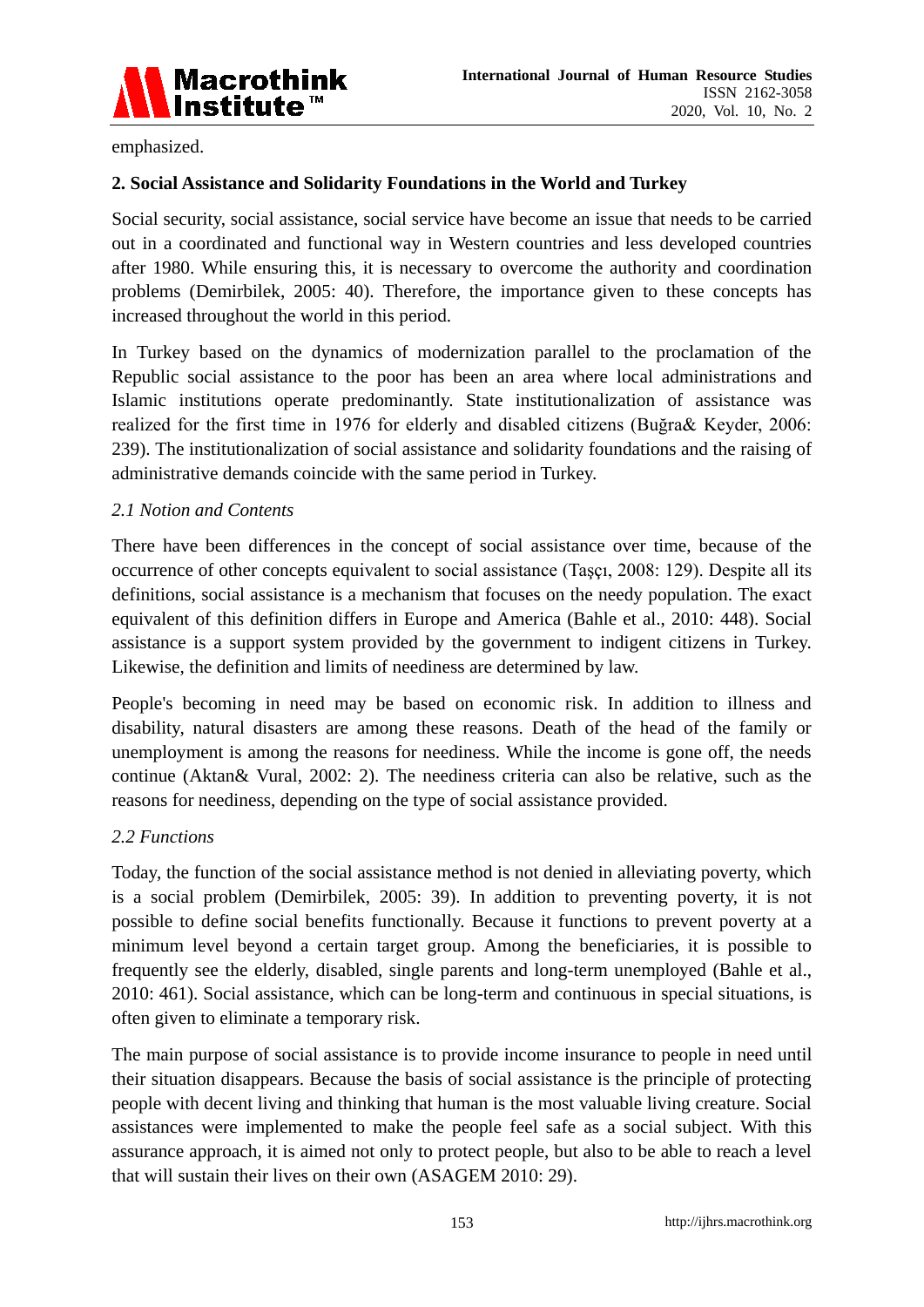

### *2.3 Missions*

Social assistance does not have a specific target audience, but the profiles of the beneficiaries are similar. Those in the low-wage group benefit from these assistances on vehicles that are increasingly tested (Bahle et al., 2010: 448,449). Although the types of social assistance and benefits conditions vary from country to country, the tests and assistances provided show similar characteristics. Social assistance is a signal of the welfare state, but they differ in the context of welfare regimes.

Welfare states, which are considered within the welfare regimes, show different characteristics. On the regards of welfare regimes (Esping-Andersen, 1990: 55):

It can provide service and income security, but it has a social stratification system.

Class features are decisive for societies.

Organizationally, social solidarity, class division, statuses figure an effective role.

In the context of welfare regimes, it is possible to examine the types of social assistance in different categories. It will be possible to mention eight main categories (Gough, 2001: 165,166):

- 1. Selective welfare systems; Australia, New Zealand.
- 2. The singular example of the United States.
- 3. Welfare states with integrated security networks; Ireland, England, Canada.
- 4. Dual social assistance systems; France, Belgium, Germany.
- 5. Citizenship based systems; Scandinavian countries outside the Netherlands and Norway.

6. Rudimentary social assistance systems; Southern Europe, including Turkey's welfare regime inside.

7. Decentralized, optional; Norway, Austria, Switzerland.

8. The singular, centralized discretionary relief system in Japan.

In the doctrine, social assistance is stated as limited content in other words monetary (cash) assistance. However, when taken from another point of view, social assistance does not include only cash benefits, but also public relief is included in the definition of social assistance (Demirbilek, 2005: 37).

Social assistance in Turkey, evaluated in the Southern European welfare regime category and its types are public relief, cash, conditional and unconditional, protection and indemnity are qualified.

The definition of general assistance is as follows: If the people in need are given public relief, in other words, this is called a goods social assistance. The difference here occurs at the point of providing the goods or services needed by the needy person directly (Saran, 1997: 438). Such social assistance is the oldest known type of assistance (Kesgin, 2014: 48). Reducing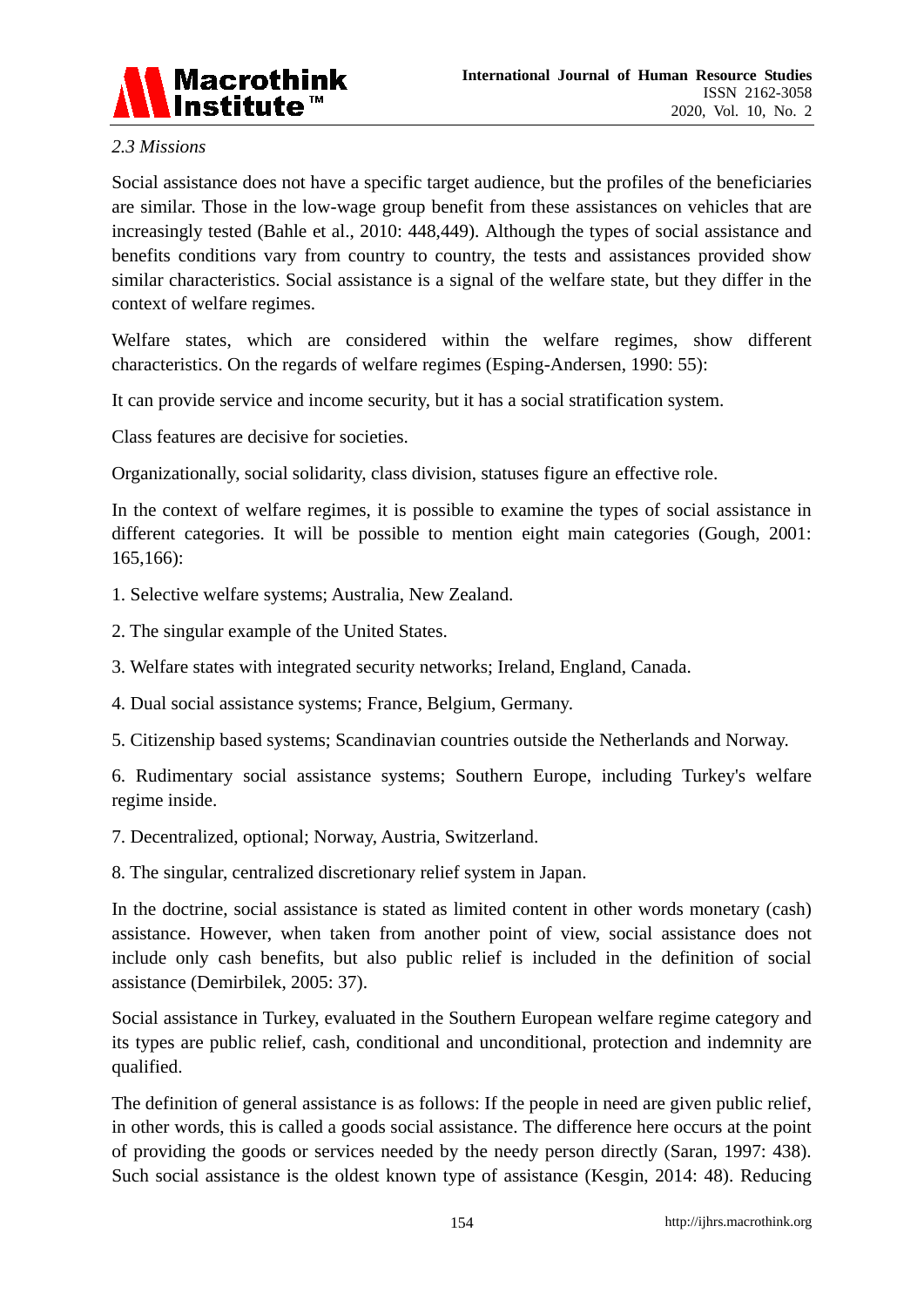

public relief in Turkey will increase the efficiency of social assistance by increasing the cash assistance applications (Şener, 2010: 21), that opinions are also available.

While being unconditional is the general system of social assistance; certain conditions may be imposed on education, employment, health assistance. The pieces of training that are required to be taken are perceived as the worth of the assistance provided in this regard. Especially in health, regular checks are one of the most important conditions (Kesgin, 2014: 51).

In Turkey, conditional cash transfer (CCT), was first put into practice in 2004. The aim is to reduce the effects of the 2001 crisis after the 1999 Earthquake with the support of the World Bank and to turn social assistance into an institutionalized structure. Conditional cash transfer, which is implemented within the framework of social assistance and solidarity foundations, attaches importance to fighting poverty (Dodurka, 2014: 3).

For the definition of protection and compensation qualified social assistance, state workers benefit from such social assistance in case of any damage when they are harmed. The most well-known is the social assistance provided by the state in order to support the losses during military service (Kesgin, 2014: 51).

# *2.4 Personnel Profiles of Social Assistance and Solidarity Foundation in Turkey*

The staff working in social assistance and solidarity foundations in Turkey can be analysed in two categories (Kutlu, 2015: 197,198):

For the social assistance worker; In addition to graduating from a faculty at the undergraduate level, having high communication skills and getting enough points in the central government exams, special conditions can also be sought. Programs such as economic and administrative sciences, political sciences, sociology, and psychology can be emphasized. The officers are recruited at the discretion of the board of trustees.

The bureau officer is also selected and appointed by the board of trustees.

Foundation personnel works on contractual status, not permanent staff.

# **3. Analysis of the Administrative Profiles of Foundation Personnel**

This research, which is based on social assistance and solidarity foundations and their personnel, has taken place spontaneously in the process. Turkey, Sakarya province, the base area of study; from the interview process of a wider perspective thesis, questions or questions have been created since a social assistance and solidarity foundation staff stated that research on their working conditions would be original. This qualitative research, which is not part of the direct thesis, was obtained by reassessing and analysing the interview findings used for the thesis from a different perspective.

Human and social life has basic dynamics. It is not always possible to explain them with numerical data and relationships as in natural sciences. Only qualitative research methods can answer the importance given to questions such as "why" in social sciences (Gürbüz& Şahin, 2017: 405). The qualitative research process was preferred because of these characteristics of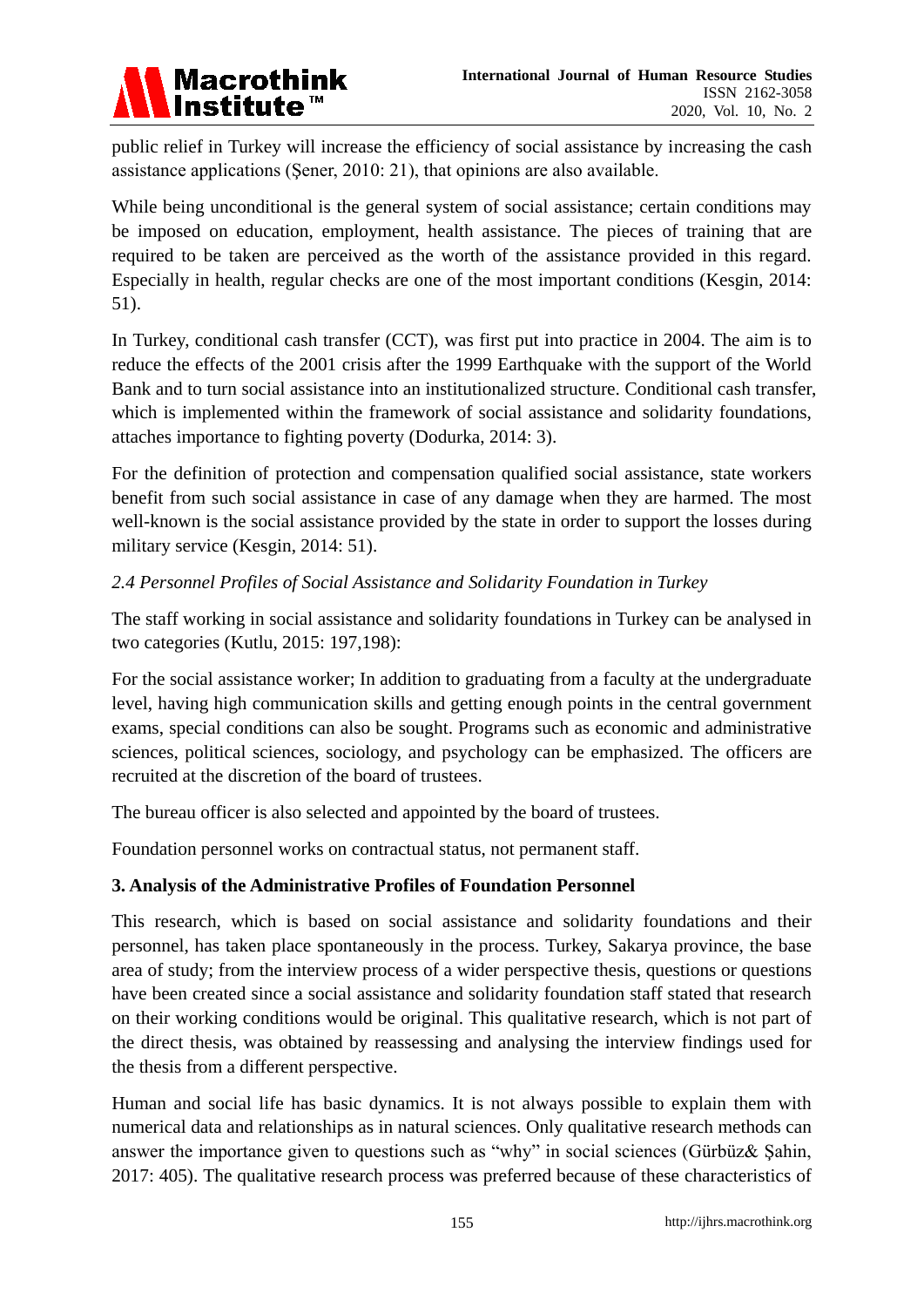

social sciences and the questions asked to be answered were based on wanting to find more reasons.

Research is a qualitative research process in which observations are also effective. The research was directed in line with the impressions gained in the process, the observations made and the demands of the personnel in the social assistance and solidarity foundations to conduct research.

Another way of collecting data is to observe, informal interviews and other conversations can be evaluated in this. Fieldwork includes all these activities. If you can make objective evaluations in a systematic and specific question in your observations, you will be able to achieve reliable results. There should be a theoretical framework and a problem focus on what to look for when observing (Merriam as cited in Turan, 2013:113-115):

The physical environment should be examined.

The characteristics of the participants should be determined.

Activities and interactions in the environment should be detailed.

Conversations with others should be evaluated.

Details, physical clues, gestures and facial expressions should be followed.

The realism of behaviours should be discussed with the observer effect.

# *3.1 Demographic and Socioeconomic Features of Foundation Personnel*

Turkey's social assistance and solidarity foundations within the educational qualifications of the personnel employed, communication skills and work areas are treated selectively in terms of competence, but authorities in this recruitment process (board of trustees) are realized by. In addition to the provision of certain training, some of the interviewed personnel mentioned the serious lack of career improvement during the study period. Personnel mentioned not only the lack of training provided to improve a career, but also the difficulties in working life.

In addition to the difficulties encountered in working life, the competencies of the interviewed personnel should also be evaluated. Especially communication and empathy abilities gain importance and their addressing to the people they are dealing with is important. Benevolence attitudes are the focus of the study. Also, the structure of supportive and sharing attitudes towards a researcher during the study will be discussed. In this sense, it will be possible to list the questions of the research as follows:

What are the benevolence attitudes of foundation employees?

How are these attitudes related to the following factors?

Age, gender, educational background, professional experience and other.

What are the viewpoint of foundation personnel towards success?

What are the working conditions of foundation personnel? What are the difficulties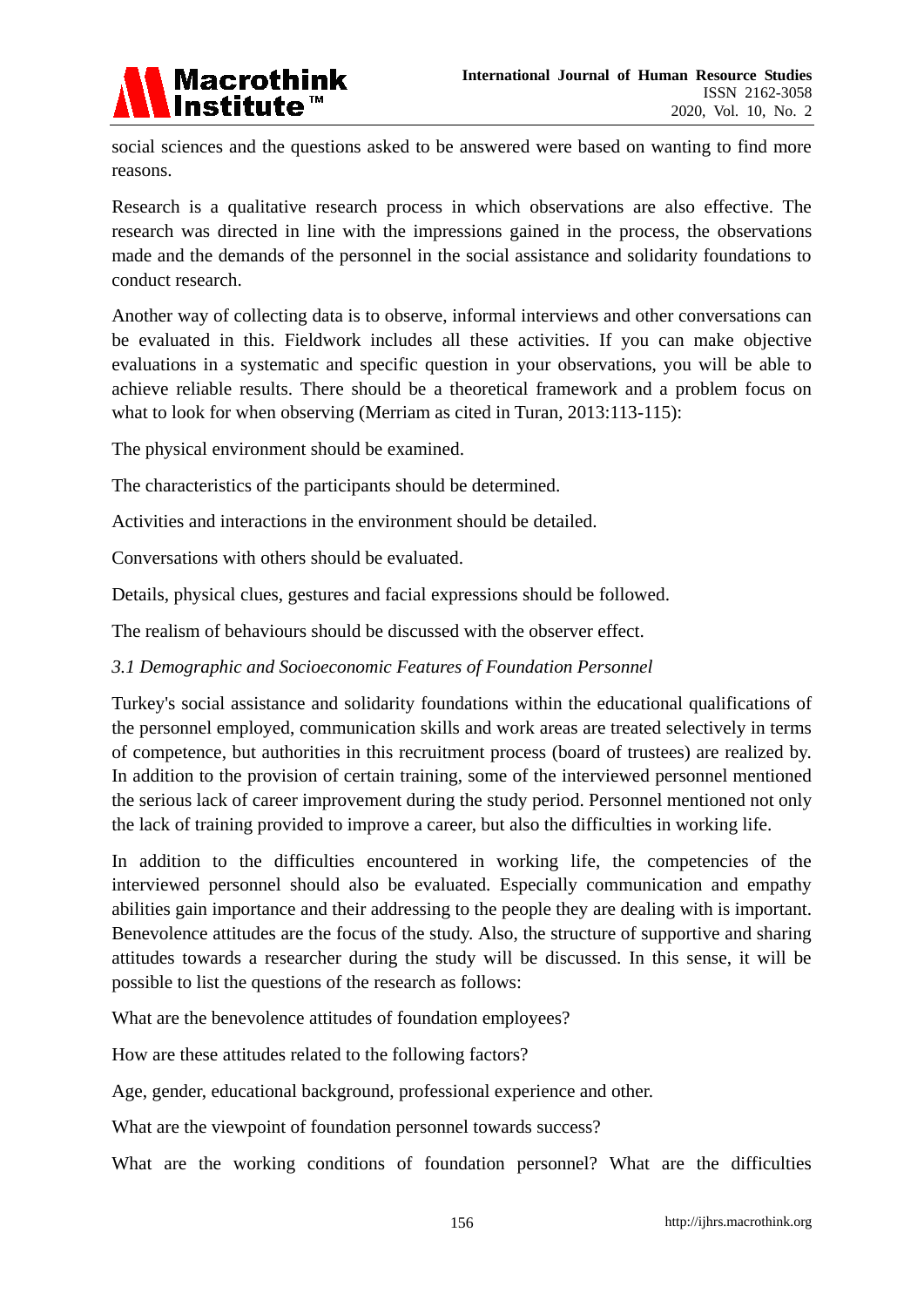

encountered?

What should be done to improve working conditions?

The research was carried out in the form of an in-depth interview with a staff from each foundation in the social assistance and solidarity foundations in sixteen districts of Sakarya, Turkey. During the interviews conducted as a participant-observer, both the interview and the opportunity to observe during the working hours of the foundation were provided. Thus, in addition to the statements of the working interviewers, observations were also given importance.

The profiles of sixteen interviewers from foundation personnel are examined below:

#### 3.1.1 Age

Internal and external factors are effective in the career management of personnel working in an institution (Uğur, 2016: 167). In addition to internal factors, the demographic characteristics of the staff can provide success and satisfaction in working life; stress can also create dissatisfaction.

In addition to other demographic and socioeconomic features (gender, civil status, educational background, professional experience, job satisfaction), age is also an effective element in terms of career improvement and stress. Although there are different relationships between age and stress (Özmutaf, 2006:77), there is a relationship between age and recruiting, improving the experience gained at work.

| AGE   |             | %     |
|-------|-------------|-------|
| 20-29 |             | 6,25  |
| 30-39 | Ο           | 56,25 |
| 40-49 | $\mathbf 0$ | 37,5  |

Table 1. Age Profiles of Social Assistance and Solidarity Foundations Personnel

Foundation personnel is hired from various age groups, but their job starting age is between 20 and 25 considering the time spent in the profession. Although foundation personnel is working in contract status, it is observed that they are engaged for a long time considering time spent in the profession and their age.

# 3.1.2 Gender

Turkey is categorized in the southern European welfare regimes, when examined in terms of employment based on gender relations on a sectoral basis, the number of women compared to men working in the service sector is still low (Selek Öz ve Peri, 2019: 12). Although Turkey to the EU adaptation process, patriarchal social structure hinders women's employment conditions of working life (Güler Müftüoğlu, 2006: 43). Even so women's employment in the service sector in Turkey is following a increasing trend in recent years (Tokol ve Alper, 2018: 339,341). The high rate of employment of women with high education levels also contributes to this (Selek Öz ve Peri, 2019: 16). However, women continue to work across the globe as well as in some industries and occupations predominantly in Turkey (Tokol ve Alper, 2018: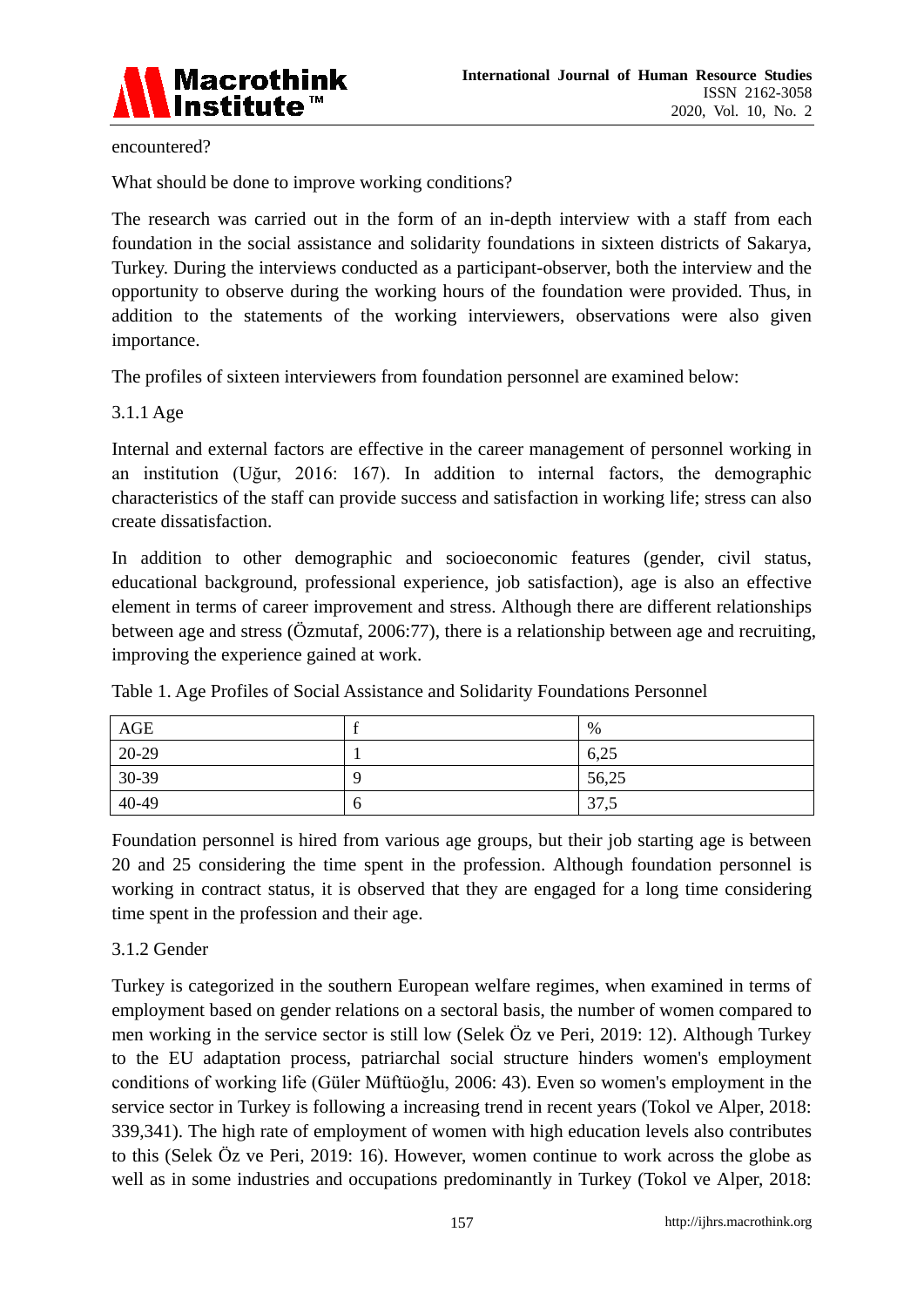

#### 335,336).

Women in social assistance and solidarity foundations in Turkey take place in the service sector so women are employed in very numerous foundations. It has been observed that the number of women and men working in this field is almost equal, and even, in some foundations, the number of women is high. It was noteworthy that the education levels of the female personnel employed in the foundations interviewed were generally high.

Table 2. Gender Profiles of Social Assistance and Solidarity Foundations Personnel

| <b>GENDER</b> |   | $\%$                                           |
|---------------|---|------------------------------------------------|
| <b>FEMALE</b> |   | 56,25                                          |
| <b>MALE</b>   | ┍ | $\overline{\phantom{a}}$<br>$\Lambda$<br>43,15 |

In the sector where women work predominantly, female personnel may experience some security problems during the social investigation. In fact, the same situation occurs in a different way among male officials, only in homes where women are present, problems may arise during the investigations. Because in some foundations, female personnel is more, while in others it is the opposite. In this respect, it would be beneficial to distribute female and male personnel in foundations for each foundation in a balanced way.

During the research process, some criticisms were directed to women staff in foundations. In the context of gender-based roles, it was emphasized that female employees are more exposed to emotional exploitation by citizens who application help.

# 3.1.3 Education Status

It would be correct to define education as "The process of formalizing attitudes and behaviours through information" (Uğur, 2016: 105).

Education investments are called human capital and are acquired through formal education and on the job experience in a limited way. In the broad meaning; it encompasses various activities, much of its value comes from formal and informal education programs (Thurow, 1969: 67-70).

Sometimes theoretical difficulties may arise between the institution worked and the academic education received, and this is tried to be eliminated with the training taken in the workplace throughout the working life. Nevertheless, education supported by the government prepares the ground for working in the workplace. Before the workplace starts, he/she may request that the knowledge gained about the job be completed or be open to improvement. Theoretical or academic education also has a relationship with promotion and communication skills (Sabuncuoğlu, 2013: 125, 126). Education should be continuous in an institution in terms of human resources. The reason for this is not only to train newcomers who come to work with theoretical knowledge, but also to provide internal promotion of existing personnel (Uğur, 2016: 171).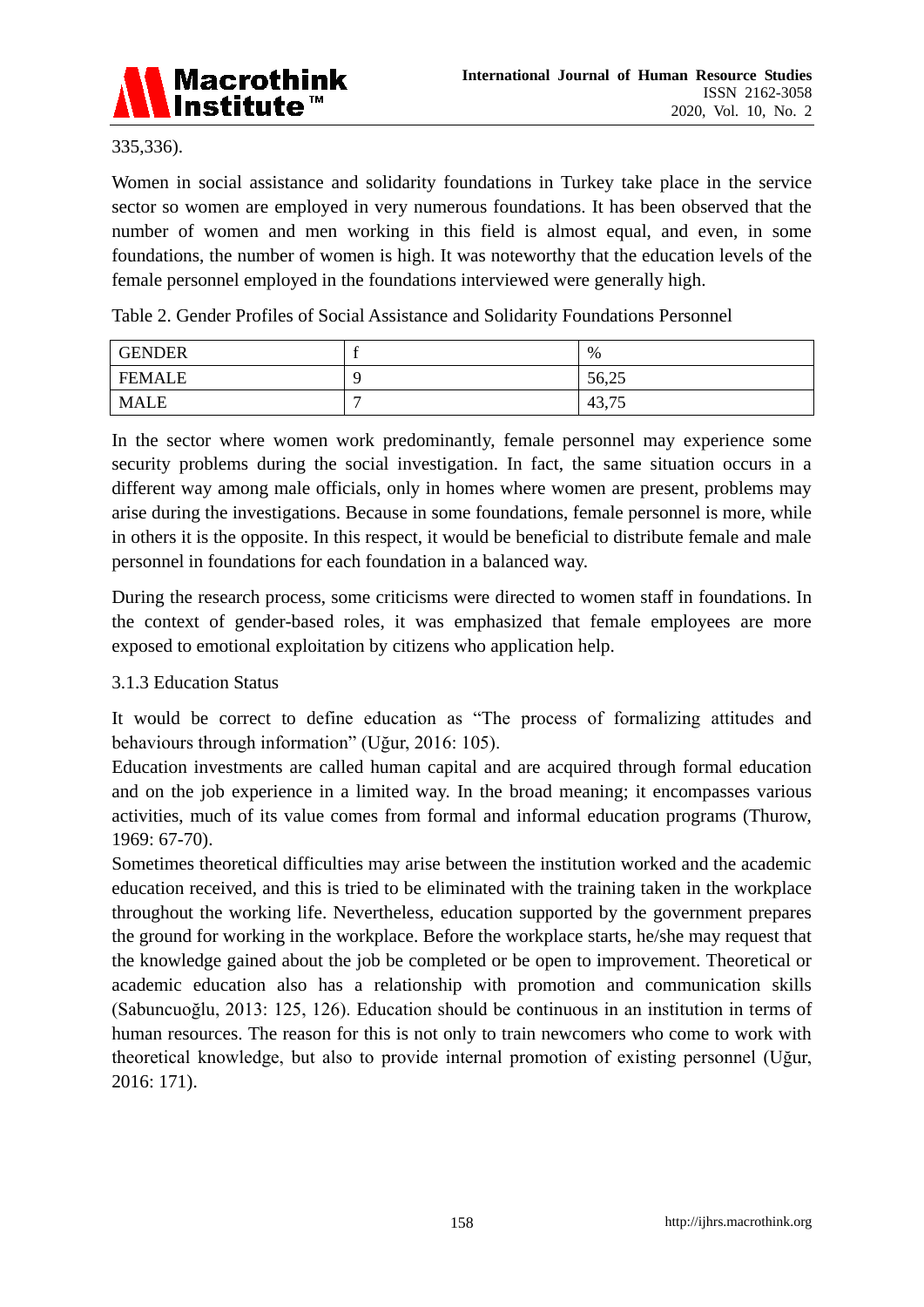

Table 3. Education Status Profiles of Social Assistance and Solidarity Foundations Personnel

| <b>EDUCATION STATUS</b>    |   | $\%$  |
|----------------------------|---|-------|
| <b>SECONDARY EDUCATION</b> | 2 | 12,5  |
| <b>ASSOCIATE DEGREE</b>    |   | 12,5  |
| <b>BACHELORS DEGREE</b>    | ◠ | 18,75 |
| <b>POSTGRADUATE</b>        |   | 12,5  |
| <b>MASTER'S DEGREE</b>     |   | 43,75 |

Foundation personnel emphasized the necessity of providing vocational training by the centre of the institution rather than the academic training they receive. They emphasized that they improved the work through experience during their working life.

Here, it is believed that it will be beneficial to apply a method (Uğur, 2016: 118,119) that allows them to analyse their real personality emotionally by discussing on a pre-determined topic with appropriate groups of 10-15 people under the name of sensitivity education.

In addition, the necessity of a specialist psychologist or sociologist to work in foundations has been emphasized by many interviewees.

# 3.1.4 Professional Experience

For professional experience, it is possible to define a business with the concept of "learning to do it right by removing it from mistakes in the process" (Uğur, 2016:45).

When education and professional experience come together, it provides many more benefits than just education. This is seen more clearly in on the job training. Most jobs require specific on-the-job vocational training that is not acquired at school (Thurow, 1969: 71).

Table 4. Professional Experience Profiles of Social Assistance and Solidarity Foundations Personnel

| PROFESSIONAL      |   | %                        |
|-------------------|---|--------------------------|
| <b>EXPERIENCE</b> |   |                          |
| $1 - 5$           | U | $\overline{\phantom{0}}$ |
| $6 - 10$          |   | 31,25                    |
| $11 - 15$         |   | 43,75                    |
| $16-20$           |   | 18,75                    |
| $21 -$            |   | 6,25                     |

Foundation personnel stated that as the time in the profession rises, they focus on the job more easily. In addition, they stated that the problem of carrying home thoughts about work decreased inversely proportional to the time spent in the profession.

Many foundation officers interviewed stated that they wanted to carry out various activities in the name of career improvement, but could not find an opportunity due to their work intensity. This will be examined among the career improvement problems of foundation personnel.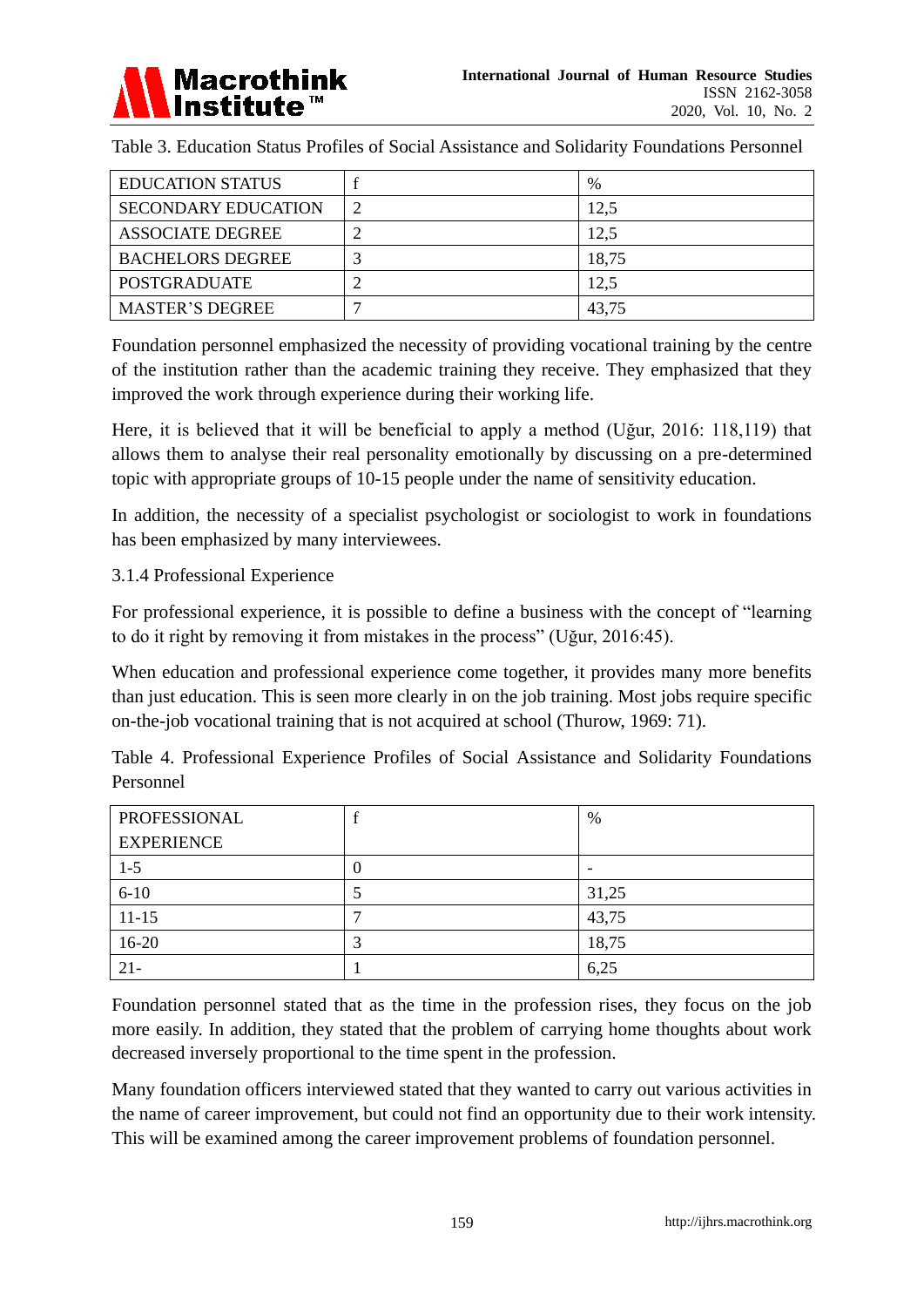

# *3.2 Analysis of Interview Questions*

According to (Merriam as cited in Turan, 2013: 163, 164), the following suggestions were taken into account during the analysis of the interview questions: limiting the study, ensuring that the analysis is directed towards the study type, ensuring that the questions are analytical, benefiting from the previous observations, getting self-audience view over time, turning the learned into short notes, to make experiments related to working on the participants, to scan the literature while on the field, to make projections about the concepts, to use visual methods.

In the process, this method(s) was followed to limit the research data and to obtain meaningful findings.

3.2.1 Interpreting Professional Competence and Success

Those who realize the concepts of "value" and "difference" in the institution they work with will again be those working in that institution. For this reason, revealing the talents of the employees is one of the requirements of corporate success. Defining and improving the talents of the employees should be taken as a basis (Doğan& Demiral, 2008: 162).

Table 5. Success Interpretation Rates of Social Assistance and Solidarity Foundation Personnel

| Personnel's viewpoints on h  |   | %  |
|------------------------------|---|----|
| themselves<br>finding        |   |    |
| successful                   |   |    |
| Adequate and successful      | 8 | 50 |
|                              |   |    |
| Should be supported and $ 8$ |   | 50 |
| improved                     |   |    |

Foundation staff's interpretation of their own success is also given in the table above. The number of personnel who find themselves sufficiently competent and successful and who have aspects to be improved is equal in the sample.

The table below shows the emphasis of foundation personnel on success:

Table 6. Success Comments of Personnel of Social Assistance and Solidarity Foundations

| Adequate   | and |                                                                                     |
|------------|-----|-------------------------------------------------------------------------------------|
| successful |     |                                                                                     |
| I:1        |     | Social assistance has an important place in the fight against poverty, in this      |
|            |     | respect, I consider ourselves successful. 11.04.2019                                |
| I:2        |     | The assistance provided by social assistance and solidarity foundations is          |
|            |     | sufficient because we have a wide range, so we are a <b>successful institution.</b> |
|            |     | 12.05.2019                                                                          |
| I:3        |     | We can afford it because we work in a small district, yes we are successful.        |
|            |     | 10.12.2019                                                                          |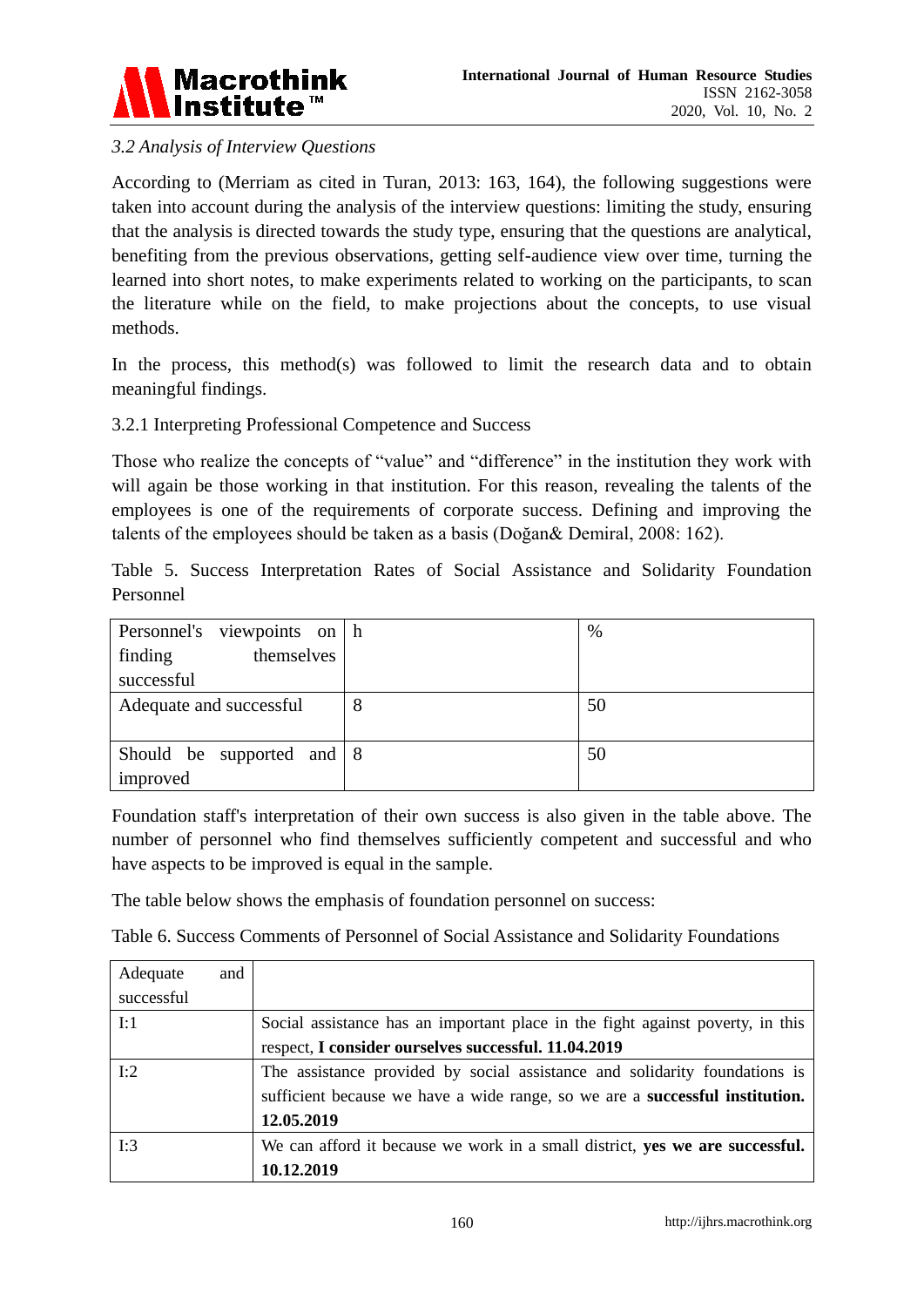

| I:4              | I consider ourselves successful, we can deal with problems. 10.12.2019                                                   |
|------------------|--------------------------------------------------------------------------------------------------------------------------|
| I:6              | In order to be able to provide accurate information, I visit the households with                                         |
|                  | the officers as much as possible, this allows us to be effective. It is a successful                                     |
|                  | aspect of my duty to improve empathy, and I am happy that I have a job that I                                            |
|                  | like doing so. 16.12.2019                                                                                                |
| I:7              | In terms of the quality of work we work, it satisfies spiritually very much. I                                           |
|                  | believe that the people working in this institution are selected people. We get                                          |
|                  | benefaction and prayer. It is a suitable place for people to feel good. This is                                          |
|                  | reflected in our success.19.12.2019                                                                                      |
| I:10             | I interpret ourselves successfully, there are not many people in need in our                                             |
|                  | district, and this is a district where people are engaged in agriculture.                                                |
|                  | 13.01.2020                                                                                                               |
| I:15             | We are successful. Because of we active in the whole district and we can afford                                          |
|                  | it.11.02.2020                                                                                                            |
| Should<br>be     |                                                                                                                          |
| supported<br>and |                                                                                                                          |
| improved         |                                                                                                                          |
| I:5              | We are also in contact with local officials because the district is small, we have a                                     |
|                  | general view, but if we have difficulty in making decisions, we get the opinions                                         |
|                  | of local officials like headmen. Consultation is very important in this work.                                            |
|                  | 11.12.2019                                                                                                               |
| I:8              | We are an institution that strives to work according to supply. We try to do our                                         |
|                  | duty within the framework of laws. 19.12.2019                                                                            |
| I:9              | Everyone should do his duty, we think that we are doing our job successfully, I                                          |
|                  | do my job properly but this does not mean that we are sufficient and that we                                             |
| I:11             | can solve the problems radically. 13.01.2020<br>Our field of work is wide, the foundation has many functions, the social |
|                  | assistance necessary to evaluate in the distinction between regular and irregular                                        |
|                  | assistance. It should be open to improvement, its effectiveness should be                                                |
|                  | evaluated.23.01.2020                                                                                                     |
| I:12             | There are questions that we have a fight against poverty. If poverty is not over, I                                      |
|                  | do not consider myself successful. 04.02.2020                                                                            |
| I:13             | I comment on our staff successful in terms of quality and quantity but need to be                                        |
|                  | open to improvement. Our staff is highly educated, each of whom is a bachelor's                                          |
|                  | degree and does their job well. As an individual, I try to improve myself. I want                                        |
|                  | to add value to myself every day. 04.02.2020                                                                             |
| I:14             | There are no people in economically "zero" status like in metropolitan cities.                                           |
|                  | Our duty is to provide the first-degree living conditions of the person. Beyond                                          |
|                  | that, it is already outside the duties of the foundation. Our duties are basic in                                        |
|                  | this sense. 05.02.2020                                                                                                   |
| I:16             | We endeavour to perform our duty within our means. 11.02.2020                                                            |
|                  |                                                                                                                          |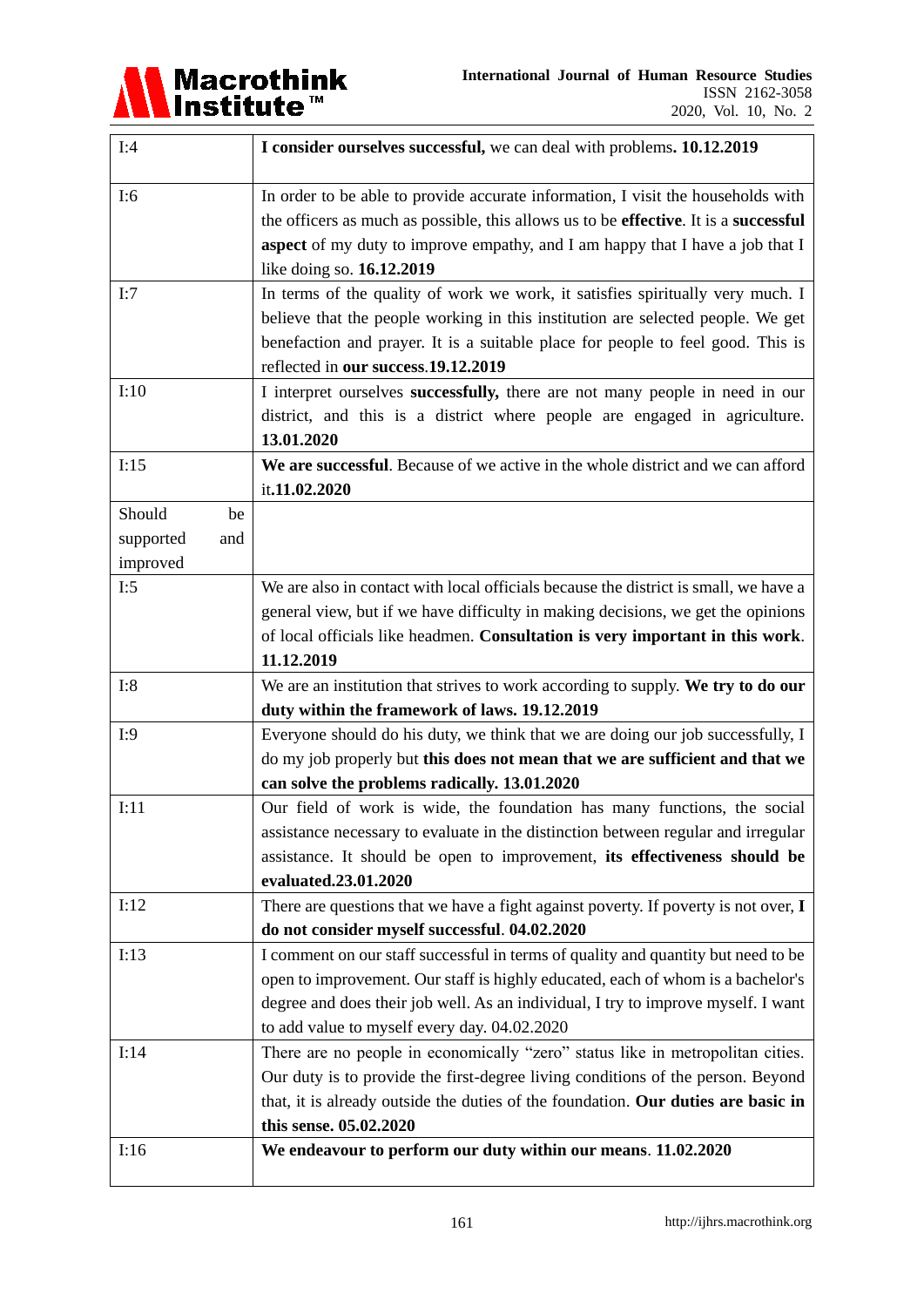

8 personnel interviewed from the foundation (50%), who evaluated the work successful ; they frequently pointed out that they have an important place in fighting poverty (2 people), their activities in the district are sufficient (3 people), they cope with problems (1 person) and experience job satisfaction (2 people).

Personnel who emphasized that they need to be open to improvement frequently stated that they were trying for success (2 people), consulted for efficiency (4 people), and struggled with problems (2 people).

3.2.2 Interpreting Difficulties About Working Lives

Career improvement is the merger of the employee who makes career planning and the institution with career management in the work environment. Today, it is difficult to make medium and long-term career plans for internal and external reasons. At this point, career improvement plays a role in the safe approach of employees and new employees to work-life (Uğur, 2016: 177).

In the table below, the concerns of the personnel of social assistance and solidarity foundations regarding the career improvement within the sample were organized.

Table 7. Interpretation of Work-Life Challenges of Social Assistance and Solidarity Foundation Personnel

| LEVEL 1) To be affected spiritually and financially by | 6/16, %37,5     |
|--------------------------------------------------------|-----------------|
| events in working life, to bring work-related problems |                 |
| home                                                   |                 |
| LEVEL 2) Having security problems in the face of       | 4/16, %25       |
| dangerous events                                       |                 |
| LEVEL 3) To be blamed by the people who are addressed  | 11/16, %68,75   |
| when they cannot be helped                             |                 |
| LEVEL 4) Being exposed to false representations of the | $7/16$ , %43,75 |
| people they are                                        |                 |
| LEVEL 5) Having career planning difficulties           | 11/16, %68,75   |

Within the sample, 37.5% of the foundation's personnel mentioned that they brought the problems in their work-life home, this problem occurs in the form of empathy with the situation of the citizen who comes with the demand for help in general. 25% corresponds to encountering security problems. 68.75% comes to blame when there is no positive response to the demand for help. To encounter false statements is a problem of 43.75%. It was expressed as a problem highlighted by 68.75% if career planning difficulties were experienced.

LEVEL 1) To be affected spiritually and financially by events in working life, to bring work-related problems home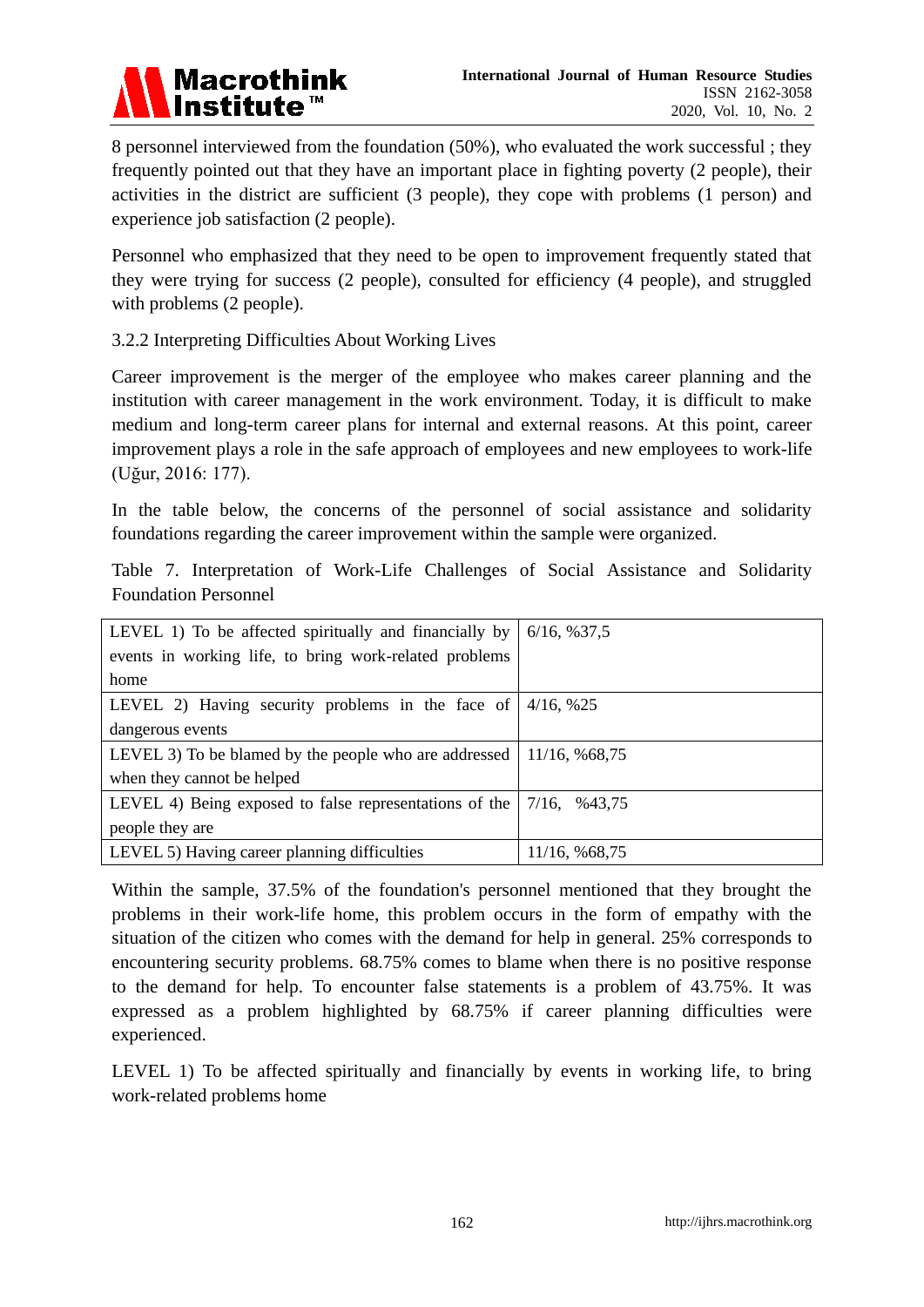

Table 8. Level 1 Comments of the Social Assistance and Solidarity Foundation Personnel

| I:1  | It is a profession in which we have to communicate well with the citizen, we listen to |
|------|----------------------------------------------------------------------------------------|
|      | the problems of the citizens for hours. You have to understand it. Sometimes there     |
|      | are even citizens who come here to explain their troubles and go without help.         |
|      | This situation creates work-load for us.                                               |
| I:5  | Our workload often reflects on the home. We cannot leave the events here, we           |
|      | also think of the citizen who comes to us for help at home.                            |
| I:6  | My impressions affect me when I go to review.                                          |
|      |                                                                                        |
| I:7  | I want to share a recent incident, a volunteer left a food voucher. A woman whom we    |
|      | have been helping for years came to our institution to leave her child and consult us. |
|      | We persuaded her not to let go of her child and gave her a sum of money that we        |
|      | collected with working friends as well as a food voucher until new help came out. I    |
|      | hope we can change something.                                                          |
| I:8  | The opinions of the personnel who go to the investigation during the social assistance |
|      | process are effective, and the help decision is made according to the guidance of      |
|      | those who go to the investigation. It is important to be objective, not to be affected |
|      | by work.                                                                               |
| I:12 | Here he first gets a psychologically depressed mood, but he learns to remain           |
|      | neutral with his work experience and focus on his job and solution over time.          |
|      | Those who fail to do this cannot do this job anyway.                                   |

In Level 1 comments, foundation personnel stated that they brought this mood to their homes by being affected by the situation of the citizens who came with their demand for help and that they experienced a psychological breakdown. There are also those who state that they provided informal assistance, especially at the times they started work.

It was stated by many interviewees, who were interviewed that the spiritual effect was reduced in comparison with the age and professional experience when compared to the first time they started work.

It is clear that the profession requires strong empathy. In addition, it is very important not to show offending attitudes towards citizens who come for help. However, the most important emphasis will be that the personnel of the foundation receive training and psychological support so that they can be objective and not worn out in the face of events. In this way, they will be able to continue working efficiently in their jobs.

LEVEL 2) Having security problems in the face of dangerous events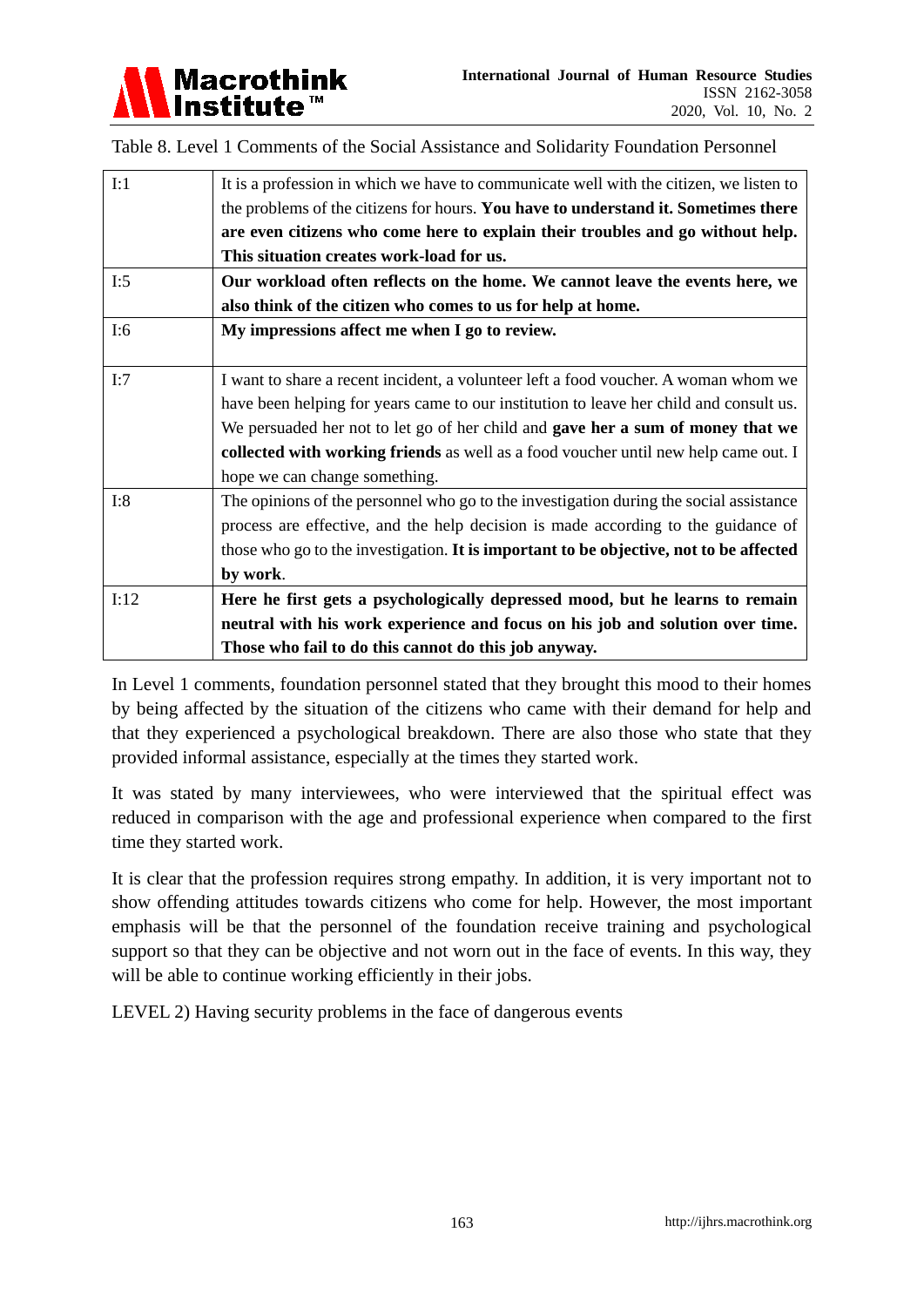

Table 9. Level 2 Comments of Social Assistance and Solidarity Foundation Personnel

| I:5  | One of our problems, in terms of male outreach and investigators, is that; During the        |
|------|----------------------------------------------------------------------------------------------|
|      | household visits, if there is no man in the house, women living in the house for             |
|      | privacy may not take the male officer inside. We have encountered the situation of           |
|      | returning through the door. When we look at it from this point of view, the household        |
|      | visit is a bit more troubled for male officials. Once, we had to involve the <b>security</b> |
|      | forces in the process of distributing public relief, because there was a stampede.           |
| I:12 | Addict young people such as alcohol or other substance addicts who are touch a               |
|      | sore spot of our institution. They get a small amount of social assistance from              |
|      | here, perhaps, from the substance need they use, but we have to give it because              |
|      | if we do not, they are involved in events with loss of life here, they are aggressive,       |
|      | they disturb the shopkeepers.                                                                |
| I:14 | Since we are faced with the reactions of citizens who do not receive social assistance,      |
|      | we can sometimes experience security problems.                                               |
| I:15 | Everyone is doing everything here. When we go to social investigations, we have a            |
|      | <b>hard time.</b> It would be better if there is a male staff. During the investigations, we |
|      | request one of our district governor's <b>guards</b> and they accompany us.                  |

Level 2 comments emphasized privacy and security issues during the confluence or household visit due to citizens demanding assistance.

During the household visit, it may be inconvenient for only male or female officials to go, within the regards of the situation of the residents and privacy rules. Therefore, it is necessary to balance the hiring of male and female personnel within each foundation.

Regarding the confluence experienced during the public relief distribution, it was seen that there is a need for innovations on coordination and distribution.

The most important issue requiring security is within the framework of the substance addicts' demands from the personnel. Some interviewees stated that the life of the addicts has changed thanks to the foundation, while others perceive it as the riskiest situations. Here, the situation of the addict who comes with the demand for help and the attitude towards recovery should be taken into consideration and accordingly, it should be worked in coordination with the health institutions.

LEVEL 3) To be blamed by the people who are addressed when they cannot supply assistance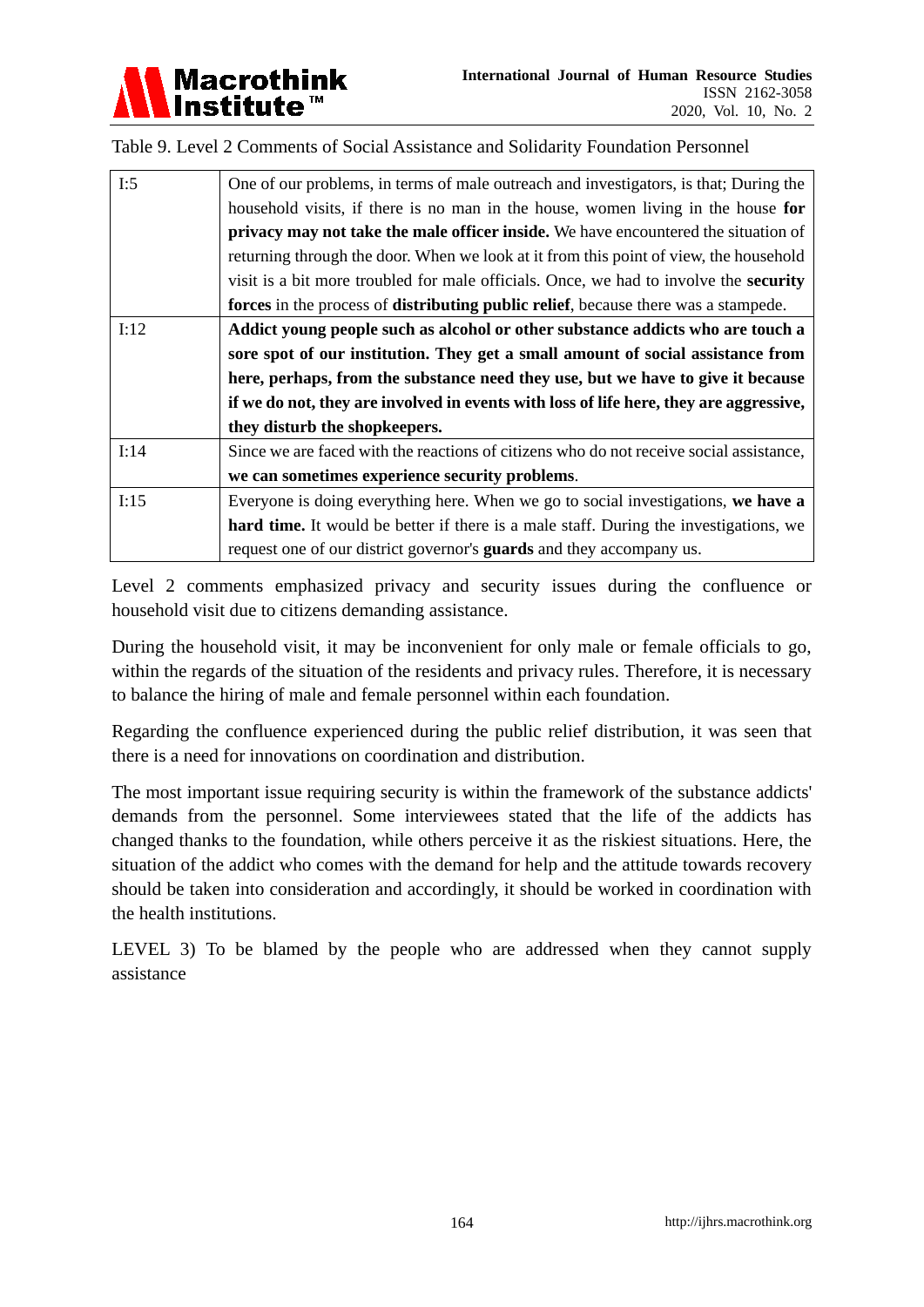

Table 10. Level 3 Comments of the Social Assistance and Solidarity Foundation Personnel

| I:2  | We have to work without discrimination. When we like our job, there is no difficulty,  |
|------|----------------------------------------------------------------------------------------|
|      | but sometimes citizens can misunderstand us. We are a foundation that tries to         |
|      | respond to demands.                                                                    |
| I:3  | Working on a sensitive subject is the hard part of our mission. We can be in a         |
|      | difficult situation when there is no assistance to the citizen.                        |
| I:4  | The statements are taken as a basis, but everything that is hidden during the          |
|      | granting of aid is trying to be reconstructed. Besides the known, the unknown is       |
|      | also investigated.                                                                     |
| I:6  | We appeal to the elderly, but there are also substance addicts in our target audience, |
|      | we can encounter their reactions.                                                      |
| I:7  | We are on the razor's edge, if we do not do our job fairly, we will have to bear       |
|      | the results.                                                                           |
| I:8  | Because we are interested in individuals in the lowest income group, what we           |
|      | encounter can often be unconscious and ignorant. The citizen facing us, "We cannot     |
|      | provide assistance." when we say, they have to understand that we are law              |
|      | enforcement, not lawmakers. We are frequently criticized on this issue.                |
| I:9  | We have an obligation to take action for every citizen who comes here, as per the      |
|      | right to petition, but the investigator who plays an active role in the issue of the   |
|      | assistance determines his conclusion. Nevertheless, the reactions of the citizens      |
|      | come directly to us.                                                                   |
| I:12 | Often, the people we deal with can also direct their <b>aggression</b> to us when the  |
|      | assistance they want is not available. This is one of the difficult positions of the   |
|      | institution.                                                                           |
| I:13 | Citizens reproach us when no assistance comes out.                                     |
|      |                                                                                        |
| I:14 | As long as you work here, you can see all kinds of people. The richest person in the   |
|      | village comes to us and the citizen who is not in poor condition can come to us. We    |
|      | are reacted, the day is coming.                                                        |
| I:16 | Because we deal with people, they blame us when there is no assistance. In fact,       |
|      | the conditions are determined in the law and the decision is made by the board of      |
|      | trustees. Nevertheless, we come face to face with the citizen and we are exposed to    |
|      | their negative behaviour. In this sense, we are experiencing troubles. There are       |
|      | also communication difficulties, of course.                                            |

In Level 3 comments, citizen who demand assistance in the event that no assistance occurs, says to the personnel of the foundation, "You did not provide assistance."

As in the most clearly stated comment, foundations are not a decisive legislator for social benefits. Who can be helped has been determined within the framework of laws. Those who implement the assistance decision are the board of trustees. From this point of view, foundation employees are in a position to receive, analyse and transfer demands only. Exposure to blaming is another corrosive element in terms of their duties. However, this problem is one of the most difficult parts to deal with, as they are the direct contact with the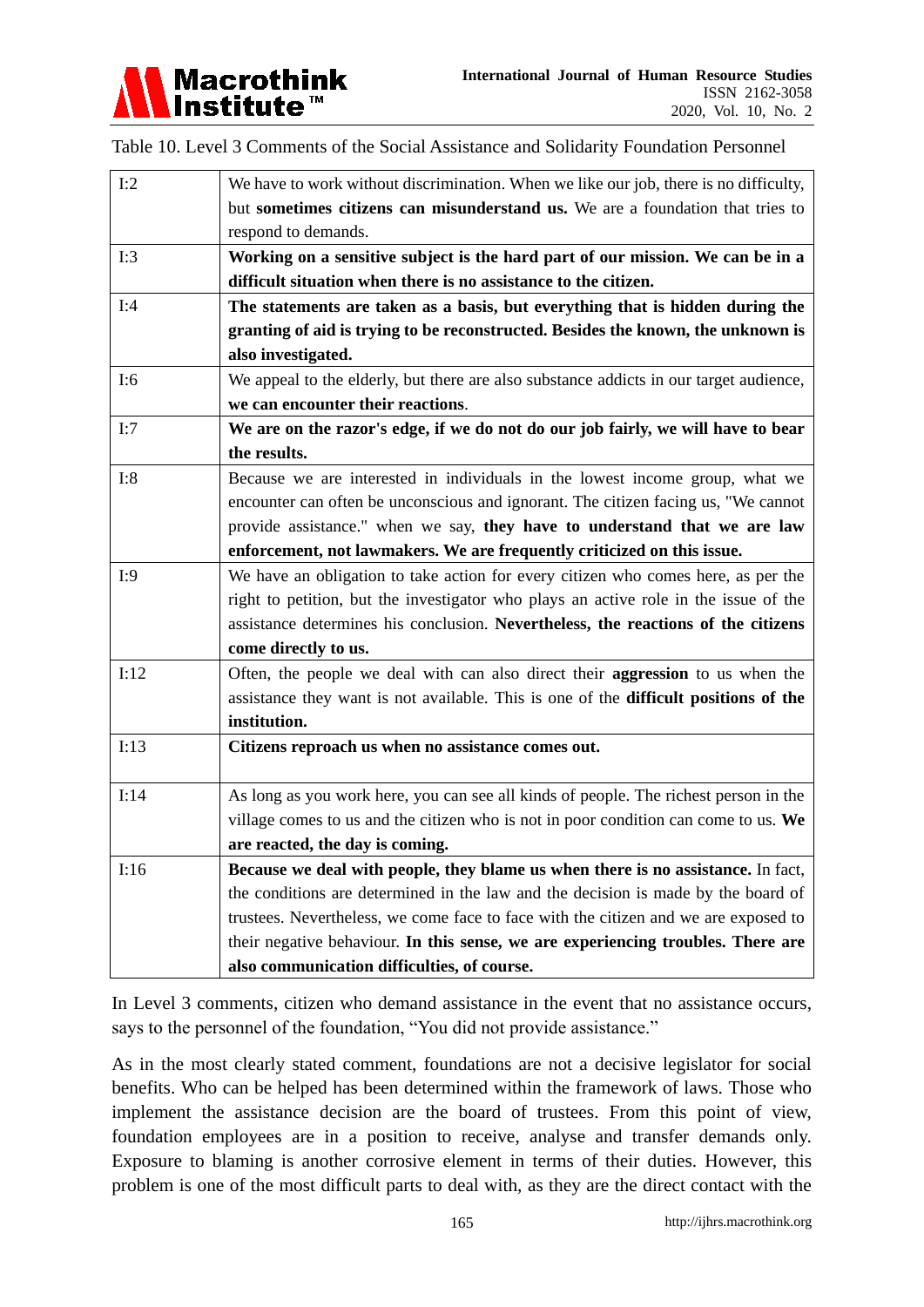

citizens who come with a demand for assistance.

LEVEL 4) Being exposed to false statements of the people they are

Table 11. Level 4 Comments of the Social Assistance and Solidarity Foundation Personnel

| I:3                                                                                       | In the work we do, the most important thing is that the key point is creating          |
|-------------------------------------------------------------------------------------------|----------------------------------------------------------------------------------------|
|                                                                                           | household visits, and it is essential that there is an accuracy share in these visits. |
| I:4                                                                                       | The biggest problem of the foundation is not because of the working conditions and     |
|                                                                                           | opportunities, but because of the people who stated that they are in need of           |
|                                                                                           | assistance and insistently need help.                                                  |
| I:6                                                                                       | No misrepresentation should be made at this institution. The time and other            |
|                                                                                           | citizens' rights should not be wasted.                                                 |
| I:7                                                                                       | As a district foundation, we work in an area with low economic levels for some of our  |
|                                                                                           | citizens. There are many deficiencies such as shelter and infrastructure and they      |
|                                                                                           | apply to us for all kinds of problems. They are trying to solve all kinds of problems  |
|                                                                                           | here. This returns to us as work-load. Sometimes, they misinform their needs.          |
| I:8<br>Our field of study is a difficult area, sometimes we are exposed to being deceived |                                                                                        |
|                                                                                           | by false statements.                                                                   |
| I:9                                                                                       | The laws that are our priority in our work, however, we also take into account the     |
|                                                                                           | person's downtrod and credibility. In my early years I would have thought that all the |
|                                                                                           | people who came here were informed us correct, I realized that it was not so with      |
|                                                                                           | time, now I am making more objective evaluations in my work. I also consider           |
|                                                                                           | the potential of people to lie.                                                        |
| I:13                                                                                      | I was an investigator staff from 2005 to 2013. There have been a lot of encounters     |
|                                                                                           | with unnecessary applicants. Therefore, we have difficulties in reaching real need     |
|                                                                                           | citizens.                                                                              |

There are emphasis on the fact that the citizens who demand assistance at Level 4 disrupt the work of the foundation personnel due to their false statements, and therefore the workloads to rises.

Citizens can make their statements by distorting them to get help. In this regard, the integrated data control system supports foundation personnel. All information of citizens other than bank accounts is accessed by citizens' permission and pre-examination checks are provided.

Time and budget should be allocated to the truly downtrod citizens, by preventing citizens from making new demands to the institution, who persistently lie despite the checks or change the declaration information during the investigation. Thus, it is possible to provide the efficiency. However, in the current circumstances, this situation both increases the workload and divides the fund's financially support.

LEVEL 5) Having career planning difficulties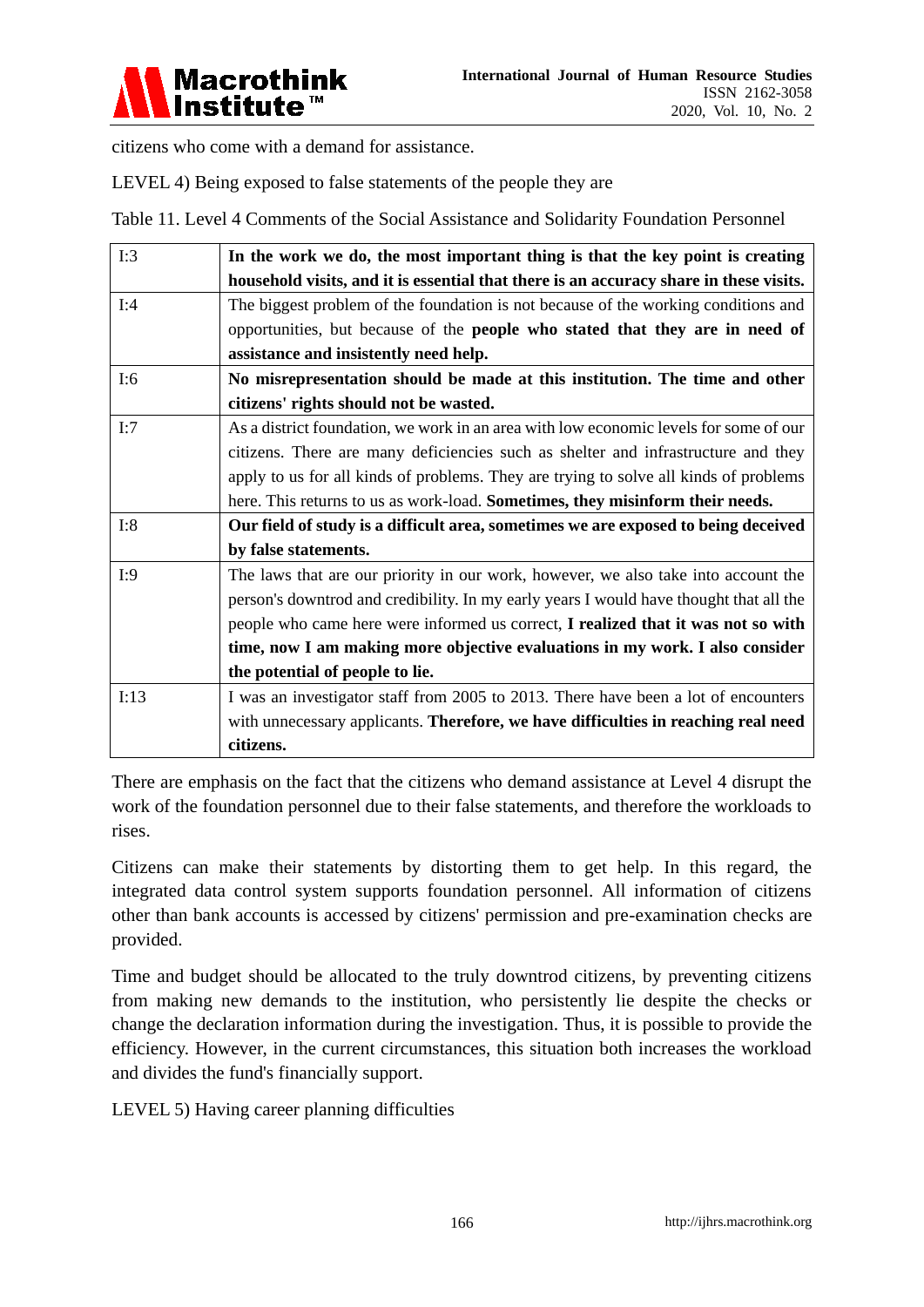

Table 12. Level 5 Comments of the Social Assistance and Solidarity Foundation Personnel

| I:1  | We are in contact with other foundation employees, but we cannot come together and      |
|------|-----------------------------------------------------------------------------------------|
|      | act for improvement. This is usually due to workload.                                   |
| I:5  | When I first started work, as two people in the foundation, we worked under great       |
|      | difficulties. Our job has become a little easier today, but this profession does not    |
|      | allow people to improve themselves.                                                     |
| I:6  | I also wanted to study a master's degree but I did not have the opportunity.            |
| I:7  | I continue my master's degree, it is at the thesis stage, but it does not seem to end   |
|      | with this trend. Our work is very intense, I hope it ends anyway.                       |
| I:9  | I believe that there should be a psychologist working in the institutions.              |
|      |                                                                                         |
| I:10 | While dealing with the psychological situation of the citizens, I think that our office |
|      | staff disrupts the main duties and foundations need sociologists and psychologists.     |
| I:11 | If our staff could work fully, we could work more effectively.                          |
|      |                                                                                         |
| I:12 | Our defectives are the workload of the staff. It can also be added to the               |
|      | workload of the staff, to listen to the problems of the citizens with whom              |
|      | dialogue is concerned and to be affected psychologically.                               |
| I:13 | During the investigation, we learned how to analyse from the outside and the state of   |
|      | the citizen without entering the house. This is done by mastering in the work.          |
|      | However, I think that education should be given.                                        |
| I:14 | There are rarely problems with the investigations, but other than that, we come up      |
|      | with the workload.                                                                      |
| I:15 | I want to give importance to my education, but the workload prevents this.              |
|      |                                                                                         |

At Level 5, the emphasis was placed on the inability of investing in foundation personnel's own career planning due to workload.

Workload is an important factor. Personnel who want to devote time to their career planning delay this. Some foundations work with the lack of staff in the norm staff, which again has a workload increasing effect.

Here, it was emphasized that the necessity to provide on-the-job-training. Apart from this, the needs of specialists for foundations, who have received psychology or sociology education, are emphasized.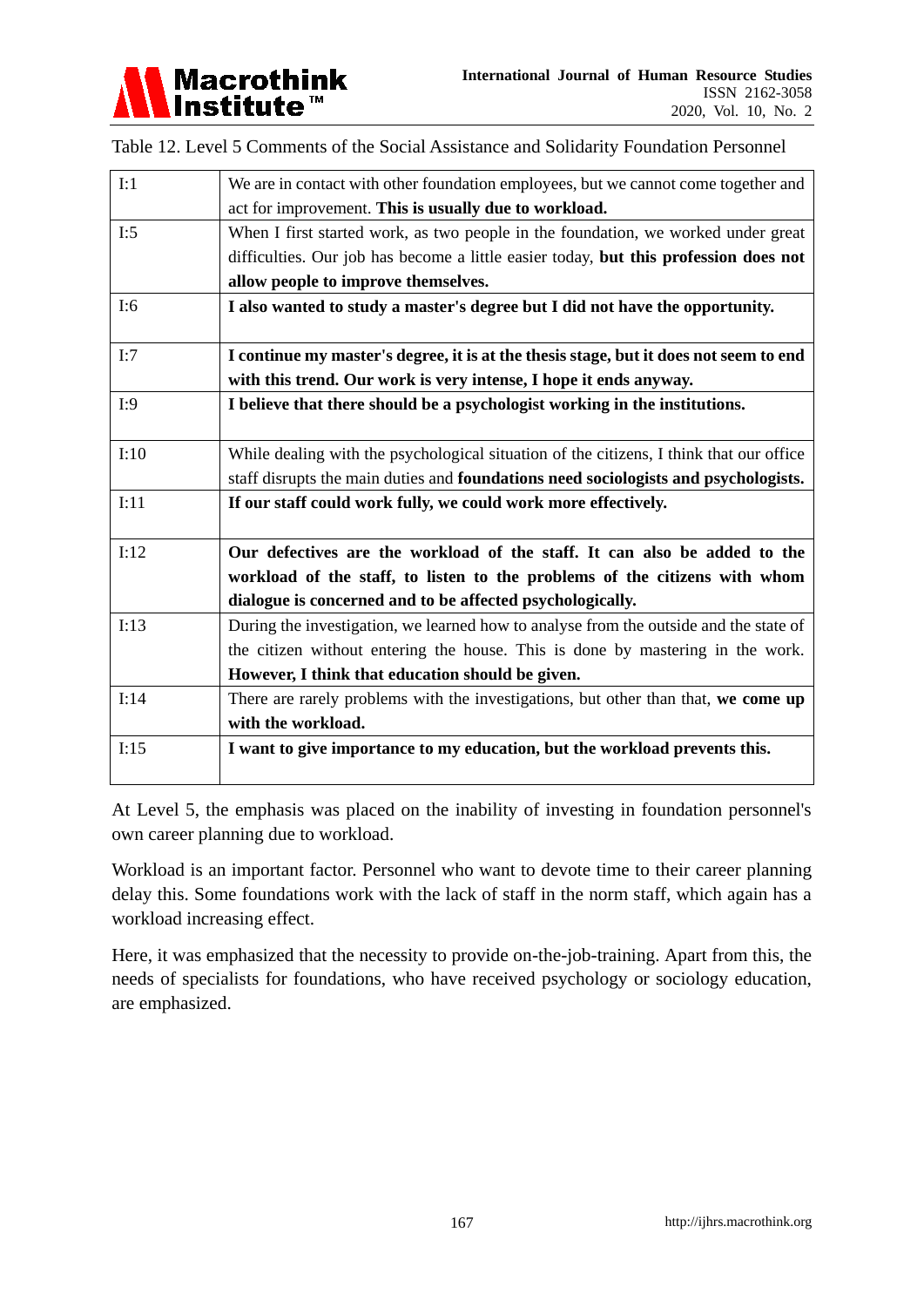

3.2.3 Benevolence Interpretations and Researcher's Observations

Table 13. Interpretation Rates of Social Assistance and Solidarity Foundations' Personnel's Benevolence Attitudes

| LEVEL 1) Despite the lack of personnel, we try | 10/16, %62,5  |
|------------------------------------------------|---------------|
| to come up with our job, we like our job       |               |
| LEVEL 2) We share and consult with other       | 9/16, %56,25  |
| foundations on competence                      |               |
| LEVEL 3) Positive dialogues with people who    | 14/16, %87,5  |
| come to demand assistance (Observation)        |               |
| LEVEL 4) Satisfaction expressed by people who  | 14/16, %87,5  |
| come to get assistance                         |               |
| LEVEL 5) Supporting attitude and information   | 13/16, %81,25 |
| sharing towards the researcher (Observation)   |               |

Despite 62.5% intense work pace, it was observed that they overcame their duties, 56.25% shared information with other foundations and well communicated, and that 87.5% stated the satisfaction status of the random citizens who came within the day of the interview. Observationally, positive dialogues with citizens coming with a demand for assistance are 87.5% and supportive attitudes towards the researcher are 81.25%.

LEVEL 1) Despite the lack of personnel, we try to come up with our duties, we like our job

Table 14. Level 1 Comments on Social Assistance and Solidarity Foundation Personnel

| I:3  | "I was not informed." There is no citizen who comes to us with his discourse. We       |
|------|----------------------------------------------------------------------------------------|
|      | care about our business.                                                               |
| I:4  | Foundation staff is not sufficient, it is not possible to employ more staff at the     |
|      | moment, especially due to the physical working conditions of the foundation, but we    |
|      | can still handle our current duties with the workfellow.                               |
| I:5  | Unfortunately, the citizens coming here cannot express their needs very well. We try   |
|      | to treat them as someone they trust, rather than personnel of the institution, so that |
|      | they can speak and relax and express their concerns better. You have to like this job. |
| I:6  | Three staff work in our institution, not enough, but thankfully we try to come up      |
|      | with our duty.                                                                         |
| I:7  | We will have new staff demand in a short time. We need staff who like their job.       |
|      |                                                                                        |
| I:8  | In this district, our jobs are intense compared to the population, we are trying to    |
|      | overcome by working devotedly.                                                         |
| I:9  | Although the financial situation is good people who apply to the institution are       |
|      | disrupting our job and partially preventing us from reaching other citizens. However,  |
|      | we strive to be sufficient.                                                            |
| I:12 | You understand people over time, and the citizen who exploits the situation can come   |
|      | once again. The important thing is to make good observations and to be able to         |
|      | adapt to the job.                                                                      |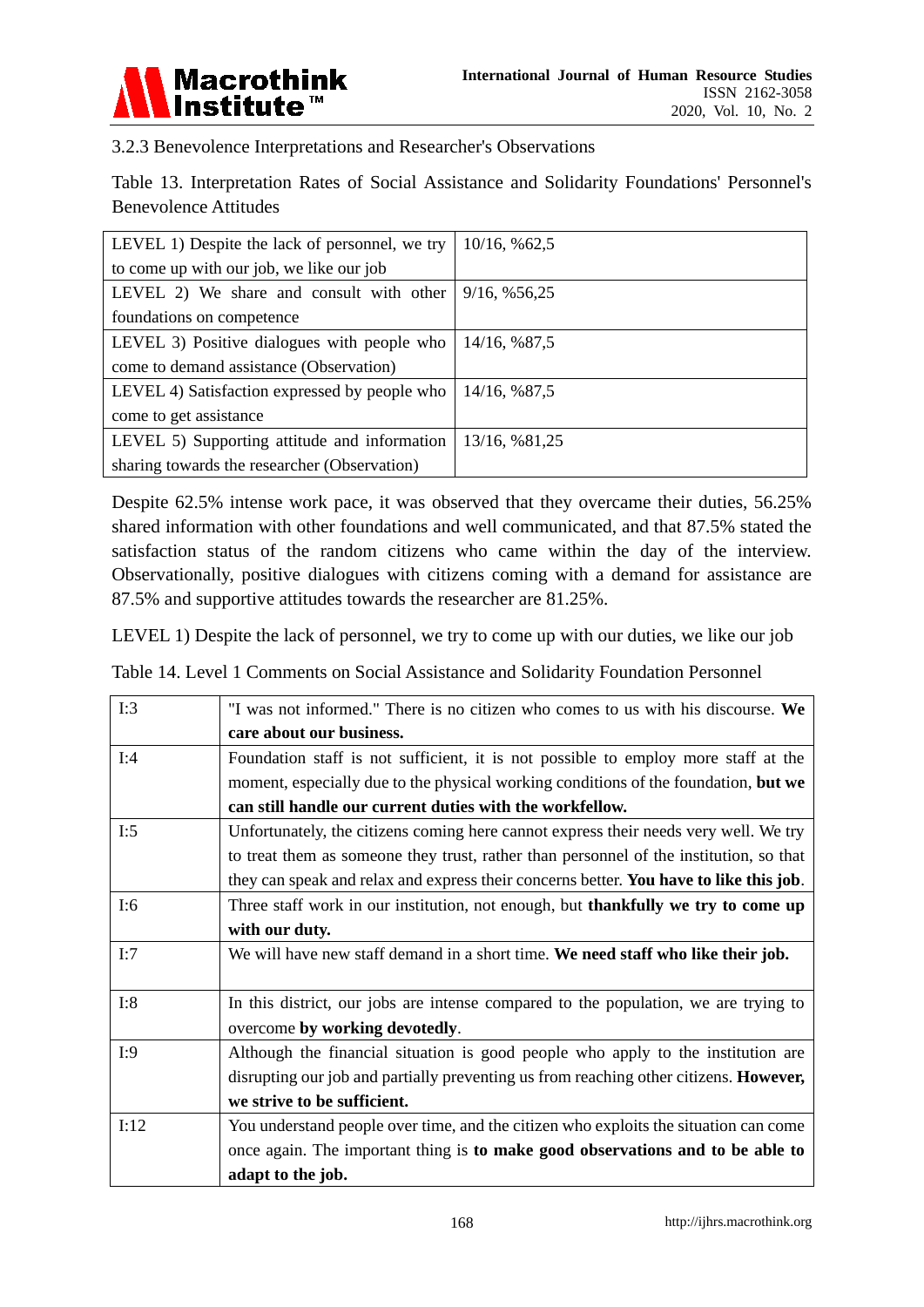

| I:13 | Our staff profile is each of those who are experienced over 8-10 years. We do the         |
|------|-------------------------------------------------------------------------------------------|
|      | work-division primarily through defined tasks. But there is no such thing as I cannot     |
|      | do that work, everyone is already in help with each other. The most sensitive point for   |
|      | the staff is household visits. We are trying to do all these by helping.                  |
| I:14 | Here, of course, the tasks are certain, but we all go to the investigation, with priority |
|      | in our own business. There are rarely problems with the investigation, but other than     |
|      | that, we come up with the workload.                                                       |

At Level 1, the emphasis is placed on the importance given to the job and the time spent on the job. Foundations' personnel expressed their time on work intensity by making concessions from their private lives spiritually.

Foundation personnel also stated sentences expressing the spiritual connection they had with their work. As well as achieving success in many works done by experiencing job satisfaction, the high impact of job satisfaction on productivity was emphasized in foundation studies. In addition, cooperation in the business environment rather than the division of labour is among the important highlights.

LEVEL 2) We share and consult with other foundations on competence

| I:2  | We are in good communication with other foundations.                                                                                                                        |
|------|-----------------------------------------------------------------------------------------------------------------------------------------------------------------------------|
| I:5  | If we face a situation that has not been requested before, we definitely consult with<br>other foundations to see if they have answered before. Because many tasks can come |
|      | to us outside of our own responsibility. If the solution is not in our institution, we<br>are at least guiding.                                                             |
| I:7  | I also know our colleagues from other foundations and we are in consensus with<br>many of them.                                                                             |
| I:8  | We have to well communicate with many of the colleagues at other foundations.                                                                                               |
| I:11 | Some of our colleagues may not be able to constantly work with various tasks, we are<br>not full staff. So, we have to do information exchange with other foundations.      |
| I:12 | We work harmoniously within the institution, besides, I know my colleagues from<br>other foundations, we have consultations.                                                |
| I:13 | We also have to cooperate with other foundations, if this is not the case, it will<br>not work.                                                                             |
| I:14 | As with ourselves, we should consult with other foundations, this makes our job<br>easier.                                                                                  |
| I:16 | We receive support from other foundations in guiding the applicant citizen.                                                                                                 |

Table 15. Level 2 Comments on Social Assistance and Solidarity Foundation Personnel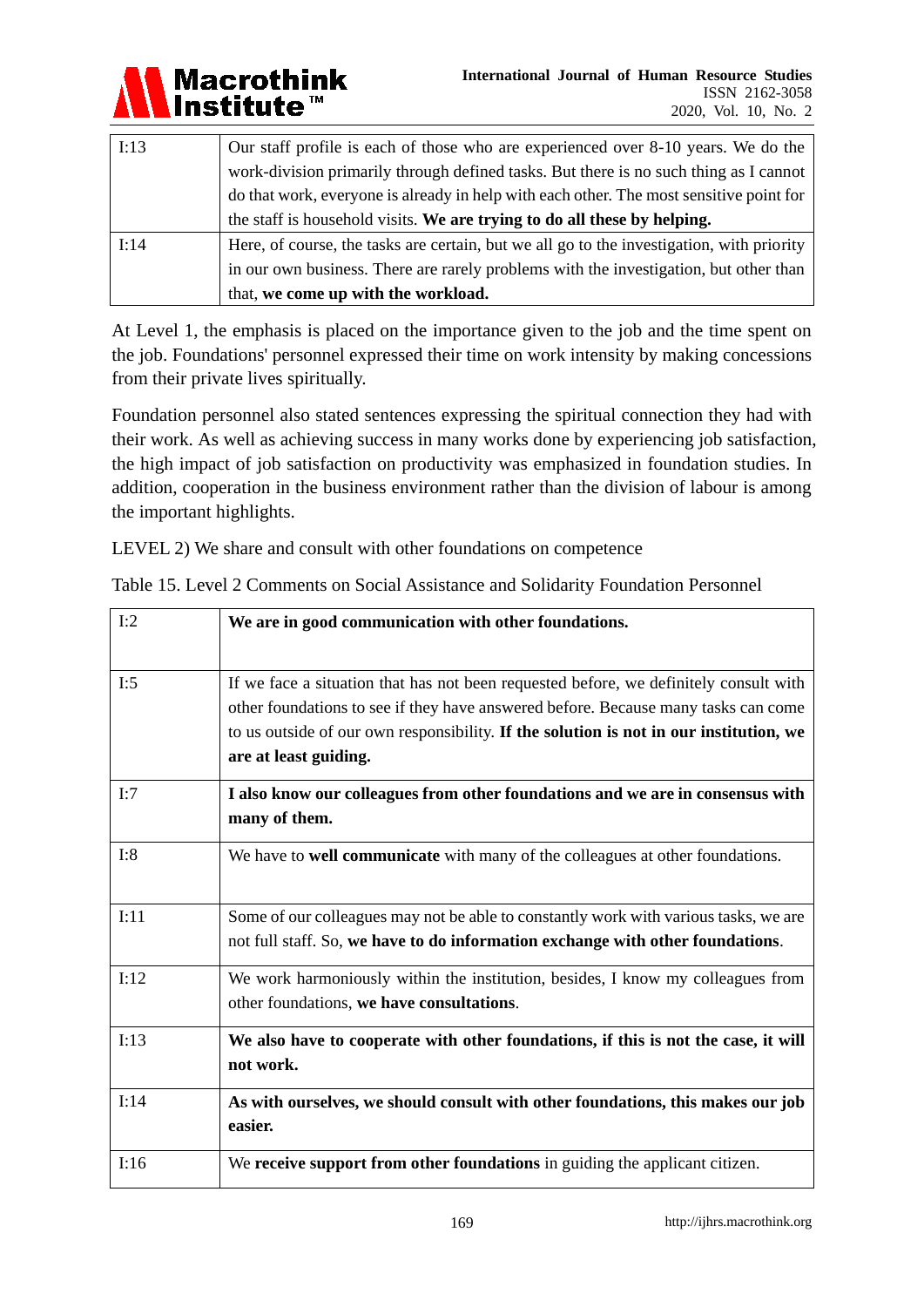

The positive processes in terms of communication with other foundations are included in Level 2.

Even though the foundation personnel is experienced, they may encounter any demand they have not seen before, at this point consultation with other foundations is important. This is one of the signs of being in a sharing character. The consulted foundation also follows a guiding process. Mutual communication is very important, but this is more important in order to find solutions to incoming demands quickly.

On the day of the interview, at the rate of 87.5% at Level 3, positive observations were obtained as a result of observations, as a result of the dialogues with the citizens who came with a demand for help. While observing here, it was not paid attention to the foundation personnel only to perform their duties. In addition, it was paid attention by the researcher that they listen patiently to the problems, provide useful information and provide guidance, while doing so they display courtesy and naive attitude.

LEVEL 4) Satisfaction expressed by people who come to get assistance

Table 16. Level 4 Comments on Social Assistance and Solidarity Foundation Personnel

| $A$ :          | We are very good with the employees of the institution, they listen to the people. At              |
|----------------|----------------------------------------------------------------------------------------------------|
|                | least they are smiling are enough for me. They've known me since I came here, I'm                  |
|                | timid, I can't tell everybody like that.                                                           |
| $B$ :          | They care with people. I am a downtrod, what do I do if I do not get help from                     |
|                | here.                                                                                              |
| C:             | May Allah be pleased with them.                                                                    |
| D:             | They are good. They were listening to me.                                                          |
| E:             | I met foundation personnel thanks to my down syndrome brother during a household                   |
|                | visit to our neighbours. Meanwhile, my brother was looking through the window                      |
|                | and attracted the attention of the foundation officers. That day became a milestone for            |
|                | our family and we were supported by the foundation. They have provided all my                      |
|                | needs.                                                                                             |
| F:             | Our communication with the authorities of the institution is fine, I did not have<br>any problems. |
| G:             | Authority officials are interested, I am glad, if not, I would not come anyway.                    |
| H:             | They care me, fortunately, they are here.                                                          |
| $\mathbf{I}$ : | Someone gave me information about this institution. I am satisfied with the                        |
|                | institution officials.                                                                             |
| J:             | I contacted the institution myself. I am embarrassed when I ask for help, but of                   |
|                | course, I want it. Helpers to me.                                                                  |
| K:             | I thank them.                                                                                      |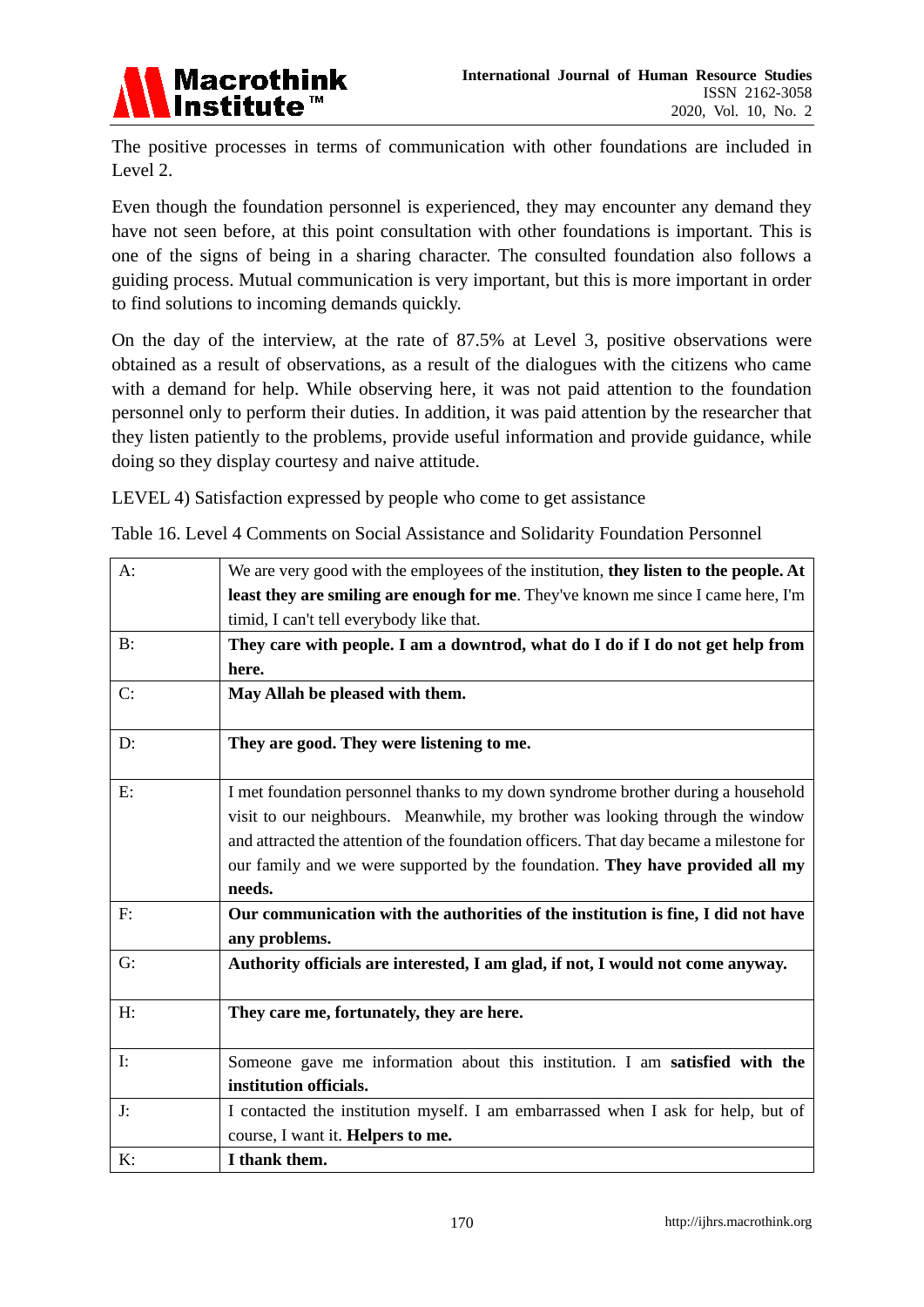

|    | My relations with the personnel of the institution are good. |
|----|--------------------------------------------------------------|
| M: | They do a fair review, their job is difficult.               |
| N: | All they are very regard.                                    |

At Level 4, in her interviews with citizens, the words emphasizing their satisfaction from the foundation employees were coded.

There is a rate of 87.5% here. In the interviews with the citizens in 14 of the 16 foundations visited, satisfaction was expressed against the personnel of the foundation. In only one foundation, the citizen expressed dissatisfaction exceptionally, in another foundation the foundation official did not find it appropriate to interview the citizen.

It is among the observations that communication between citizens and foundation workers is good despite the disruptions such as workload.

At level 5, it concerns the attitude of foundation officials about sharing information with the researcher. This rate is as high as 81.25%. In 13 of the 16 foundations visited for the research, the foundation officials exhibited helpful attitudes towards the researcher. Besides, they also acted politely. In fact, the process that guided this research occurred after the dialogues with foundation employees.

# **3. Conclusion and Evaluation**

Social assistance is becoming an increasingly important issue within the framework of social policy science. Social assistance, which is one of the most important issues of the social state, is a functional mechanism in the fight against poverty problem.

People with disabilities, elderly people, long-term unemployed, single-parent families who are deprived of social security or whose income is insufficient, most benefit from social assistance. Social assistance to be provided to these applicants is provided through processes such as income tests in many countries (Bahle et al., 2010: 448,449). Even though citizenship-based and unconditional social benefits are provided in Nordic countries where per capita income is high, the method followed worldwide is to provide social benefits by testing them with certain tools (Gough, 2001: 167).

In Turkey as in the world, there are some social assistance provider different official and voluntary agencies, local governments, non-governmental organizations. In this research, social assistance and solidarity foundations were discussed as an official social assistance institution. The study was carried out by considering the personnel of the institutions in the human resources discipline, rather than the aims and activities of these institutions in terms of social policy. Firstly, the profiles of the foundation personnel were analysed demographically, socioeconomically in terms of the sample.

One of the findings obtained is that foundation personnel is under the middle age limit. The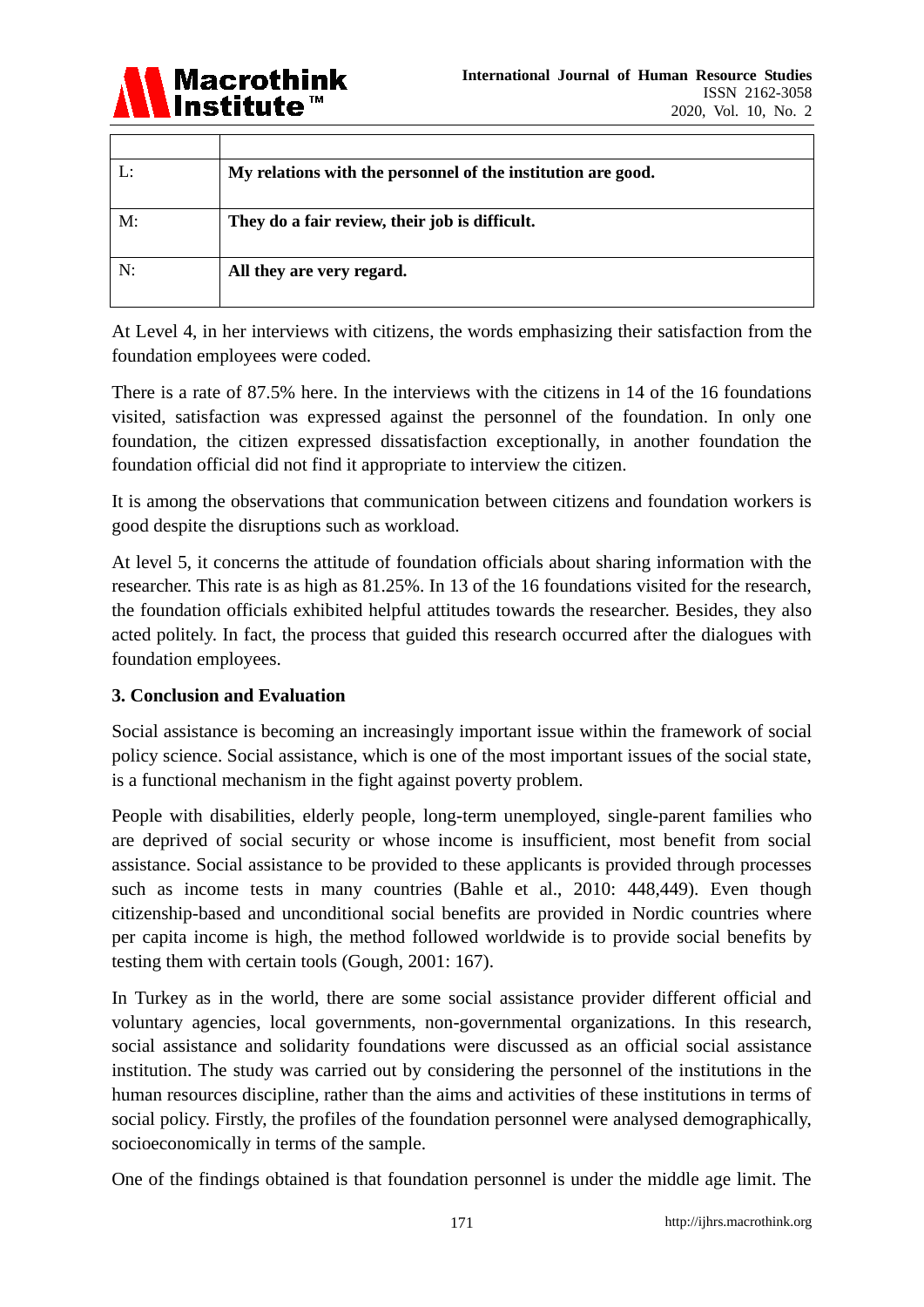

age of employment for the personnel, which can be considered as young, also corresponds to the age of completing higher education. In terms of gender distribution, it is observed that women work predominantly in many of the foundations visited for interviews. It is among the suggestions that balanced distribution of male and female personnel will be beneficial for each foundation during the interview analysis. Because the work done is a human work. It is not a job with a vehicle and a machine, so citizens who are addressed in terms of communication can have their gender-based preferences in order to express their problems.

It is noteworthy that staff with a high level of education are widely employed in each institution visited for the interview. However, the need for personnel with different specialties such as psychologists was also mentioned. Among the reasons for this, besides relieving the citizens coming with the demand for assistance, being able to help those who apply to the foundations for all kinds of problems due to the name of the institution. Personnel of the institution are employed in contract status. The board of trustees is the decision maker in their dismissal as well as in their recruitment. However, the long length of time spent in the profession of the interviewed personnel attracts attention.

The view of the interviewees of the foundation personnel towards their own success is that they should be at half successful and at half open to improvement. While the personnel who found themselves successful were generally determining the criteria such as being able to come up with the district's problems that they are responsible for and finding the institution effective; the other the interviewers emphasized the necessity of being open to improvement and mentioned making efforts in their work and struggling for problems.

While interpreting the difficulties in working life, different issues have been touched, maybe due to the citizens who come with a demand for help or due to the intensity of work. There is also personnel who state that they bring these problems into their private life.

As a result, the benevolence attitude of the personnel of the institution was obtained through the method of semi-observational half-interview analysis. Foundation personnel mostly stated that despite the workload, they overcame the business by devotion and cope with the problems. There are many foundation personnel who state that they have strong communications with other foundations' colleagues. "How is your communication with the personnel of the foundation?" addressed to the citizens. With the answers received from the question, citizens stated that they are satisfied with the attitude, behaviour and discourse of the foundation personnel at high rates. During the research process, they acted high levels of supportive, sharing and guiding attitudes to the researcher. The personnel employed in the foundations undergo a necessary selection process, taking into account the workload and the nature of the job. Because foundation personnel should be helpful and sharing. In the research conducted, it was determined that these qualities are present in foundation personnel at a high rate. However, it was observed that they needed support due to workload.

# **Acknowledgment**

*"With gratitude for their efforts to my dear family…"*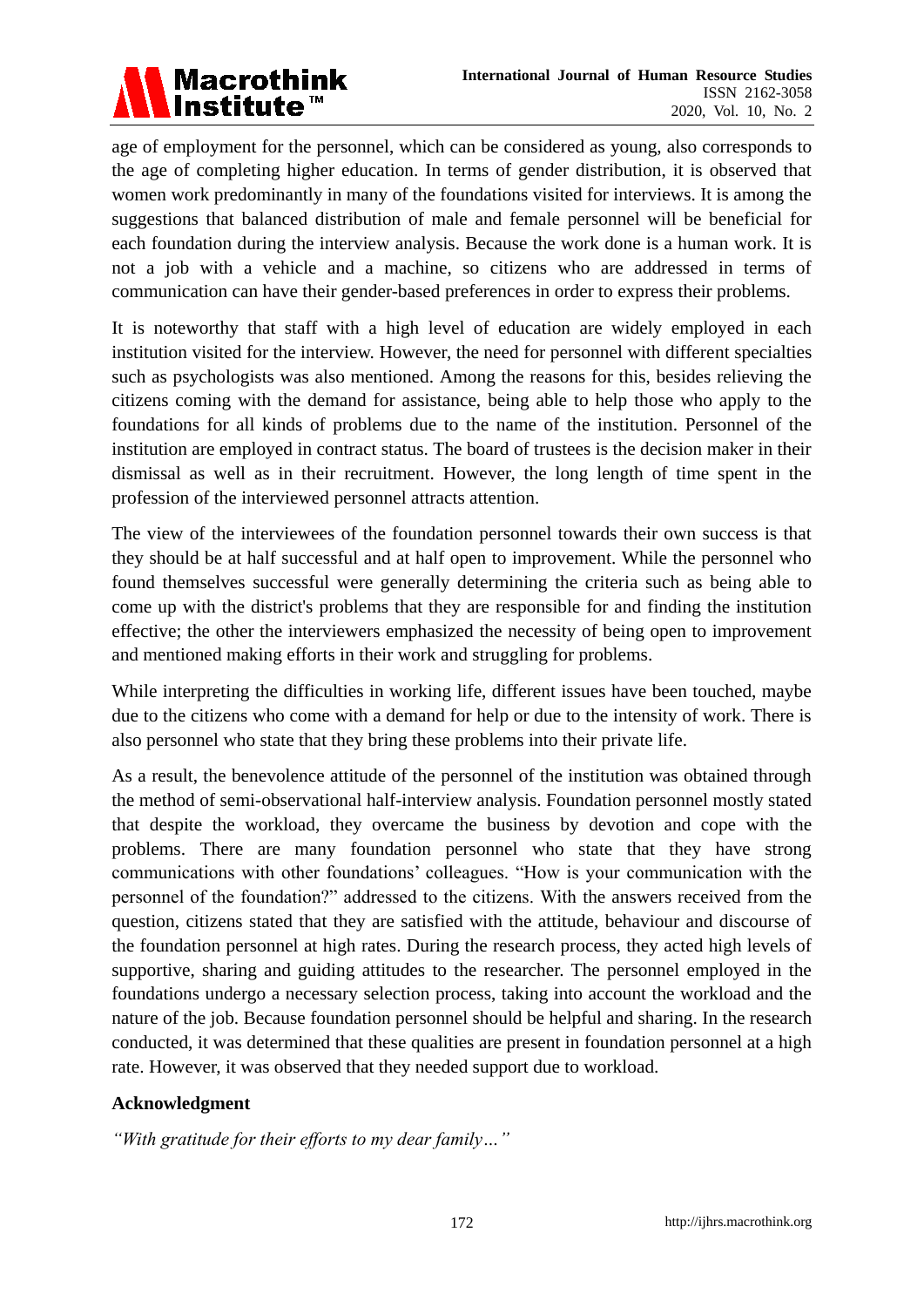

### **References**

Aktan, C. C., & Vural, İ. Y. (2002). Poverty: Terminology, Basic Concepts and Measurement Methods, Poverty Alleviation Strategies. Ed.: C.C. Aktan. Hak-iş Confederation Publications. Ankara. (in Turkish).

ASAGEM General Directorate of Family and Social Research. (2010). Social Assistance Perception and Poverty Culture. Published by: S. Güneş. General Publication no: 144. Ermat Printing. Ankara. (In Turkish).

Bahle, T., Pfeifer, M., & Wendt, C. (2010). Social Assistance. G. Castles, Stephan Leibfried, Jane Lewis, Herbert Obinger, and Christopher Pierson (Eds.). The Oxford Handbook of Welfare State. Oxford University Press. Oxford. 448-461. <https://doi.org/10.1093/oxfordhb/9780199579396.003.0031>

Buğra, A., & Keyder, Ç. (Editors) (2006). Social Policy Articles. 2nd Edition. İletişim Publications. Istanbul. (in Turkish).

Demirbilek, S. (2005). Social Security Sociology. Legal Publishing. İzmir. (In Turkish).

Dodurka, B. Z. (2014). State Supported Outreach Center in Turkey - Study Report. Boğaziçi University Social Policy Forum. Istanbul. (in Turkish).

Doğan, S., & Demiral, Ö. (2008). Employees' Journey towards Them in Human Resources Management: Talent Management. *CU Journal of Social Sciences Institute, 3*(17), 145-166. (in Turkish).

Esping, A. G. (1990). *The Three Worlds of Welfare Capitalism.* Cambridge. Polity Press.

Gough, I. (2001). Social Assistance Regimes: A Cluster Analysis. *Journal of European Social Policy, 11,* 165-170. <https://doi.org/10.1177/095892870101100205>

Güler, M. B. (2006). Women in the EU and Turkey: Equality in the Shadow of Inequality. *Economic Journal, 469,* 40-44. (In Turkish).

Gürbüz, S., & Şahin, F. (2017). Research Methods in Social Sciences Philosophy- Method-Analysis. 4th Edition. Se ckin Publications. Ankara. (in Turkish).

Kesgin, B. (2014). Social Assistance in Public Social Policies. Açılım Books. 2nd Edition. Istanbul. (in Turkish).

Kutlu, D. (2015). Formation of Social Assistance Regime in Turkey: Accumulation, Control, Discipline. NotaBene Publishing. Ankara. (in Turkish).

Merriam, S. B. (2013). A Guide to Qualitative Research Design and Implementation. Translation Editor: Selahattin Turan. Translation from 3rd Edition. Nobel Publishing. Ankara. (in Turkish).

Özmutaf, N. M. (2006). Human Resources and Stress in Organizations: An Empirical Approach. *Ege University Journal of Fisheries, 1-2*(23), 2006. (in Turkish).